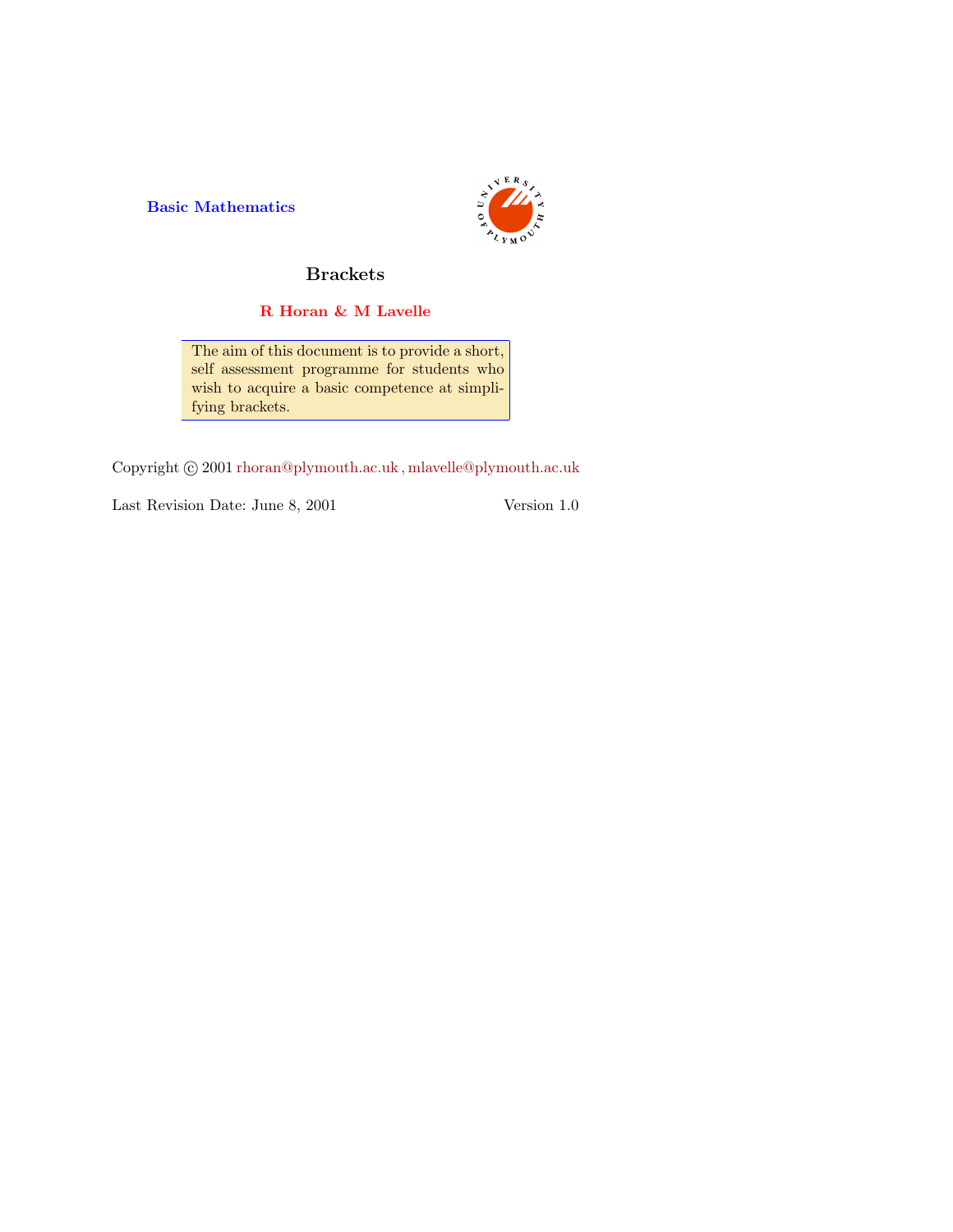# Table of Contents

- 1. Brackets (Introduction)
- 2. Distributive Rule
- 3. FOIL
- 4. Quiz on Brackets Solutions to Exercises Solutions to Quizzes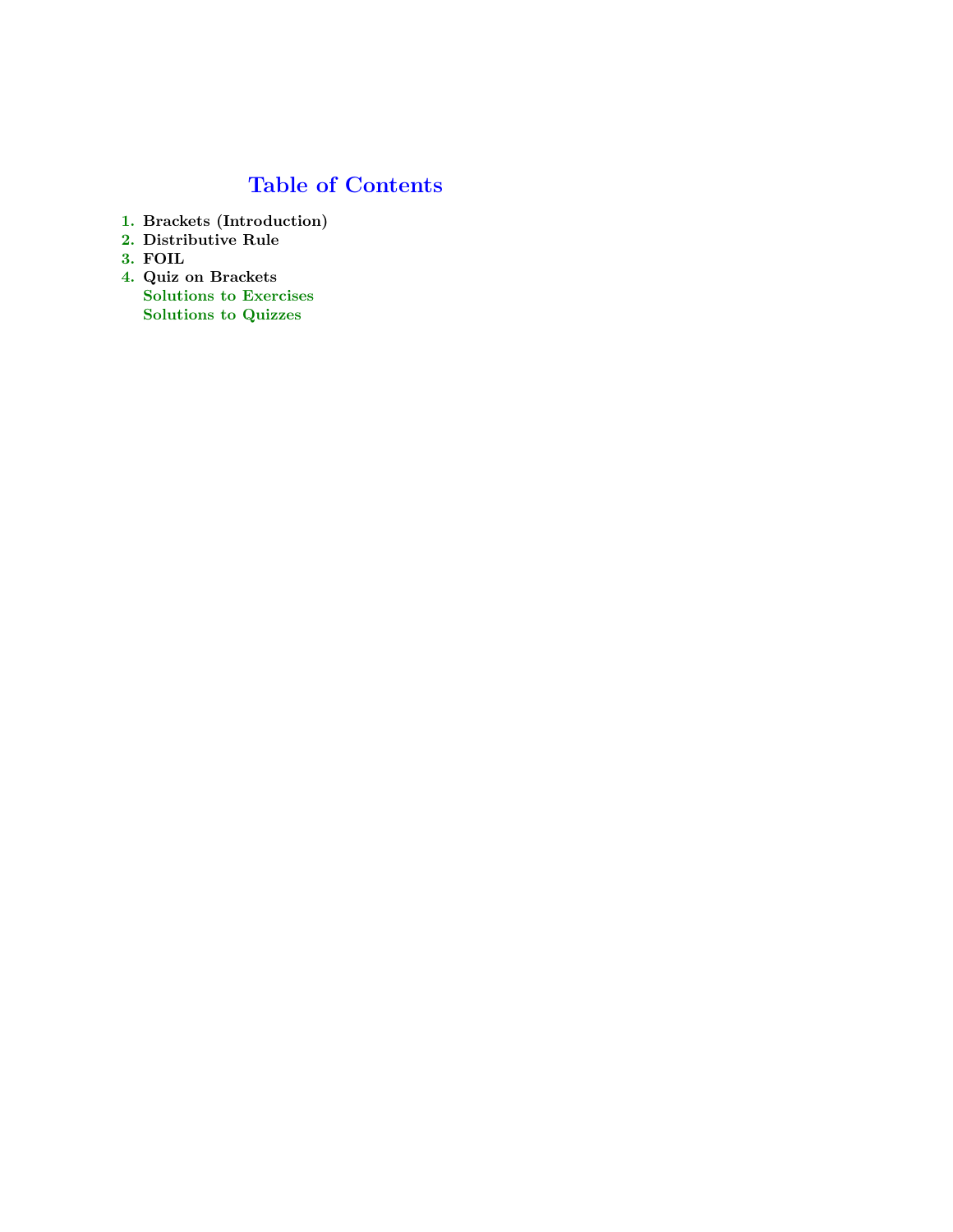## 1. Brackets (Introduction)

Quantities are enclosed within brackets to indicate that they are to be treated as a single entity. If we wish to subtract, say,  $3a - 2b$  from  $4a - 5b$  then we do this as follows.

#### Example 1

(a) (4a − 5b) − (3a − 2b) = 4a − 5b − 3a − (−2b) = 4a − 5b − 3a + 2b = 4a − 3a − 5b + 2b = a − 3b .

and similarly

(b) (7x + 5y) − (2x − 3y) = 7x + 5y − 2x − (−3y) = 7x + 5y − 2x + 3y = 7x − 2x + 5y + 3y = 5x + 8y .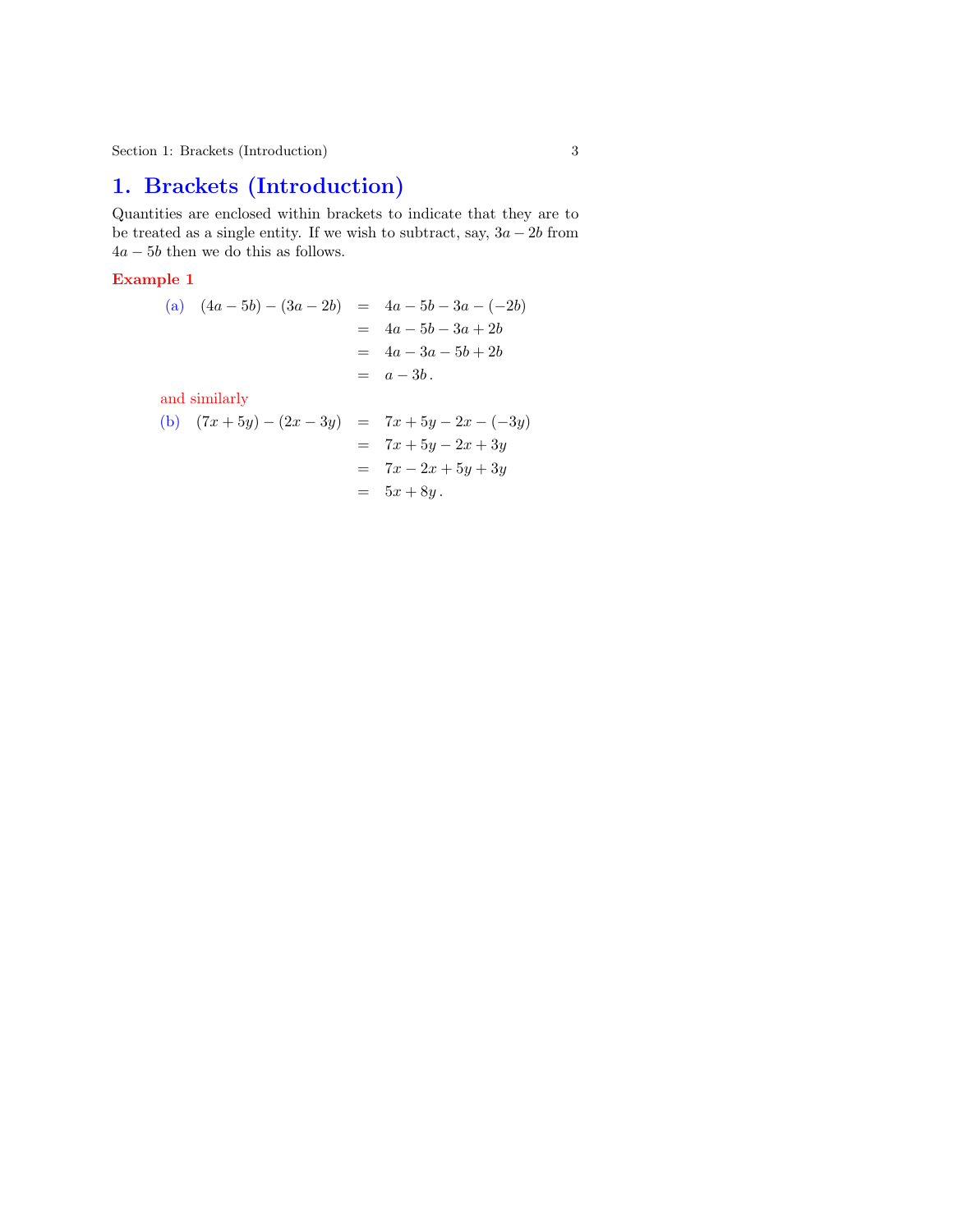Section 1: Brackets (Introduction) 4

When there is more than one bracket it is usually necessary to begin with the inside bracket and work outwards.

#### Example 2

Simplify the following expressions by removing the brackets.

(a) 
$$
3a - c + (5a - 2b - [3a - c + 2b]),
$$
  
(b)  $-\{3y - (2x - 3y) + (3x - 2y)\} + 2x.$ 

### **Solution**

(a) We have

$$
3a - c + (5a - 2b - [3a - c + 2b]) = 3a - c + (5a - 2b - 3a + c - 2b)
$$
  
= 3a - c + (2a - 4b + c)  
= 3a - c + 2a - 4b + c  
= 3a + 2a - 4b - c + c  
= 5a - 4b.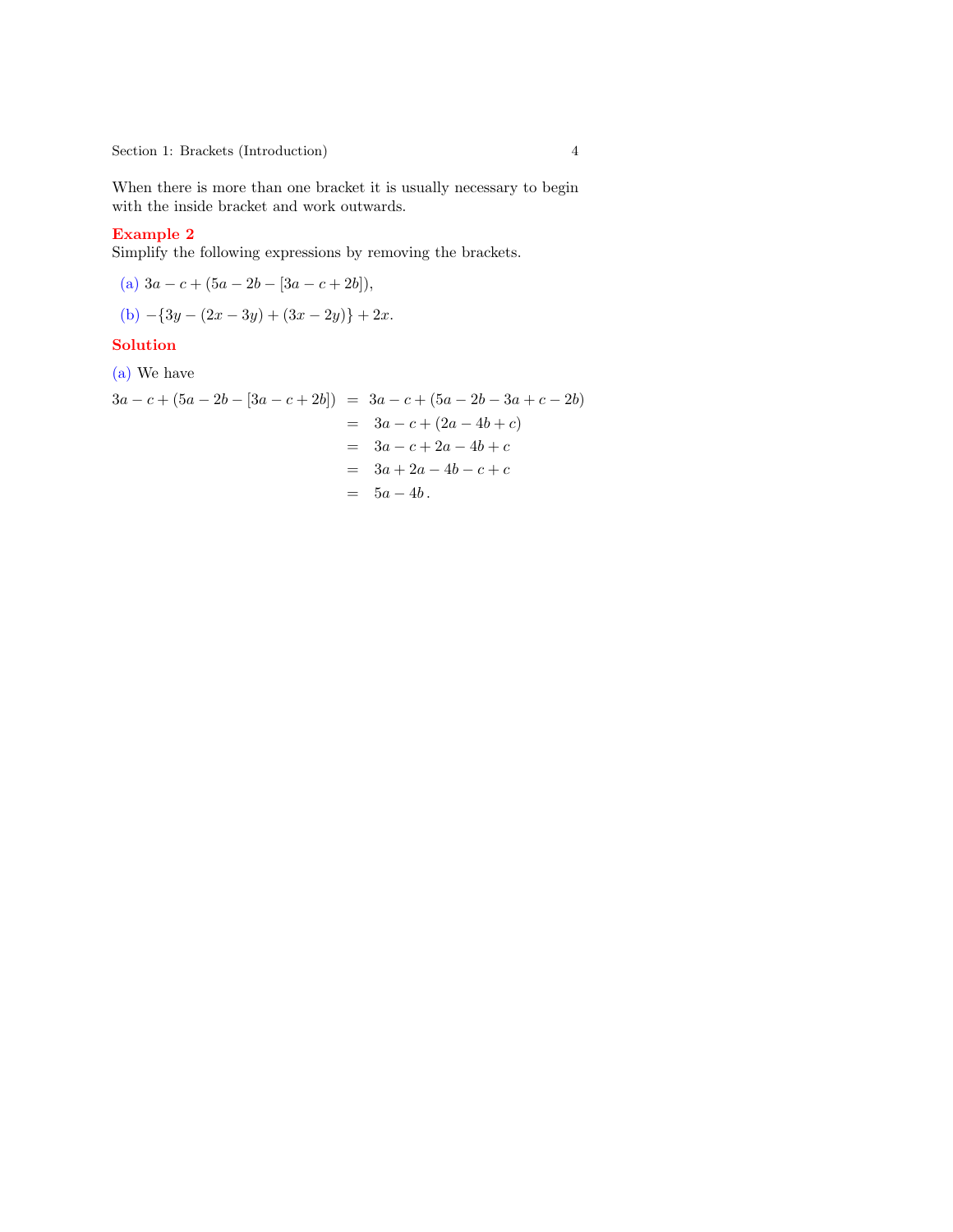<span id="page-4-0"></span>Section 1: Brackets (Introduction) 5

(b) Similarly we have

$$
-\{3y - (2x - 3y) + (3x - 2y)\} + 2x = -\{3y - 2x + 3y + 3x - 2y\} + 2x
$$
  
= -\{3y + 3y - 2y + 3x - 2x\} + 2x  
= -\{4y + x\} + 2x  
= -4y - x + 2x  
= x - 4y.

Exercise 1. Remove the brackets from each of the following expressions and simplify as far as possible. (Click on green letters for solutions.)

(a)  $x - (y - z) + x + (y - z) - (z + x),$ (b)  $2x - (5y + [3z - x]) - (5x - [y + z]),$ (c)  $(3/a) + b + (7/a) - 2b$ , (d)  $a - (b + [c - \{a - b\}])$ .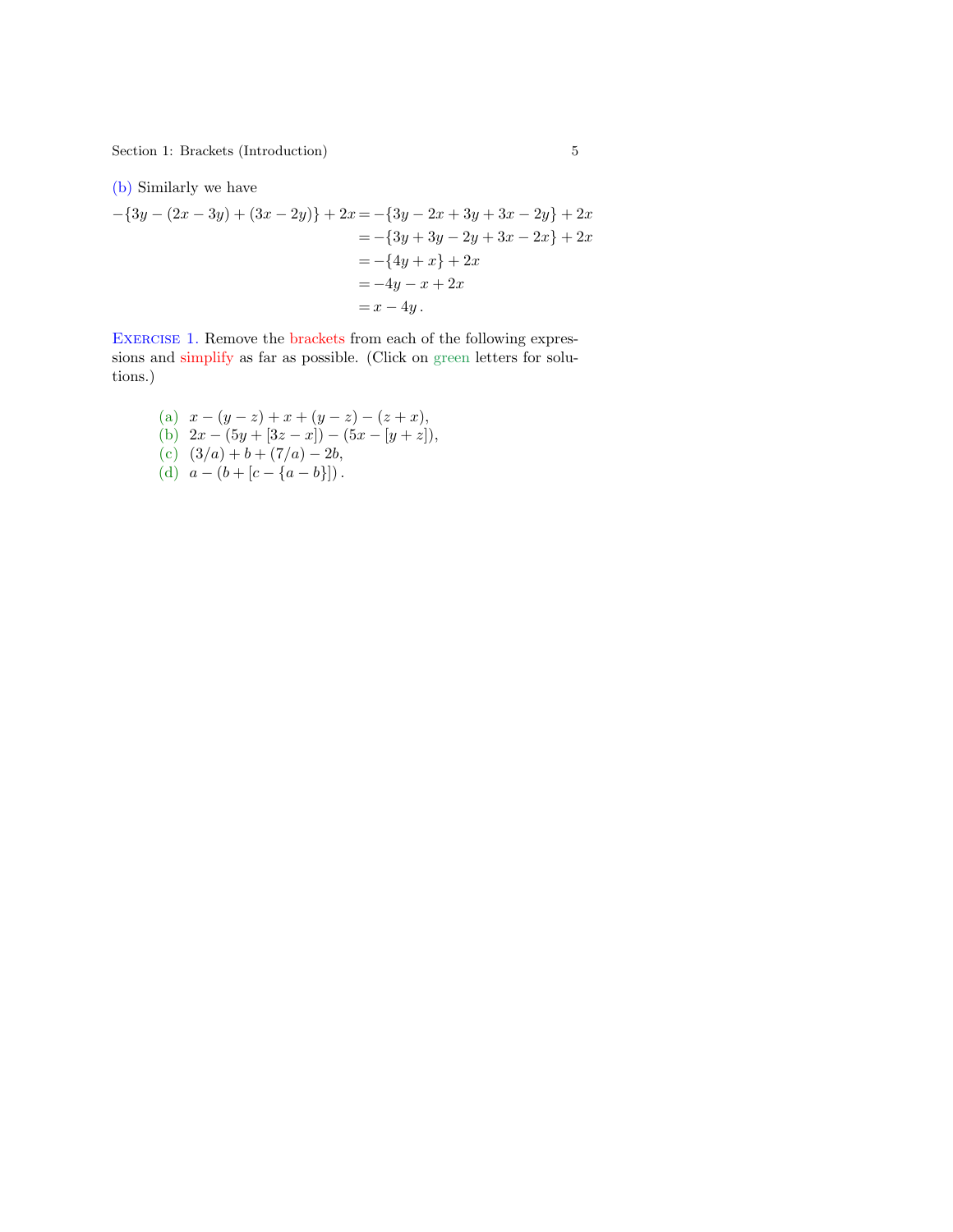<span id="page-5-0"></span> $\begin{tabular}{ll} Section 2: Distributive\ Rule \end{tabular}$ 

### 2. Distributive Rule

A quantity outside a bracket multiplies each of the terms inside the bracket. This is known as the distributive rule.

#### Example 3

- (a)  $3(x 2y) = 3x 6y$ .
- (b)  $2x(x-2y+z) = 2x^2 4xy + 2xz$  $2x(x-2y+z) = 2x^2 4xy + 2xz$  $2x(x-2y+z) = 2x^2 4xy + 2xz$ .
- (c)  $7y 4(2x 3) = 7y 8x + 12.$  $7y 4(2x 3) = 7y 8x + 12.$  $7y 4(2x 3) = 7y 8x + 12.$

This is a relatively si[mple](#page-20-0) rule but, as in all mathematical arguments, a great deal of care must be taken to proceed correctly.

Exercise 2. Remove the brackets and simplify the following expressions. (Click on green letters for solution.)

(a)  $5x - 7x^2 - (2x)^2$ (b)  $(3y)^2 + x^2 - (2y)^2$ (c)  $3a + 2(a + 1)$  (d)  $5x - 2x(x - 1)$ (e)  $3xy - 2x(y - 2)$  (f)  $3a(a - 4) - a(a - 2)$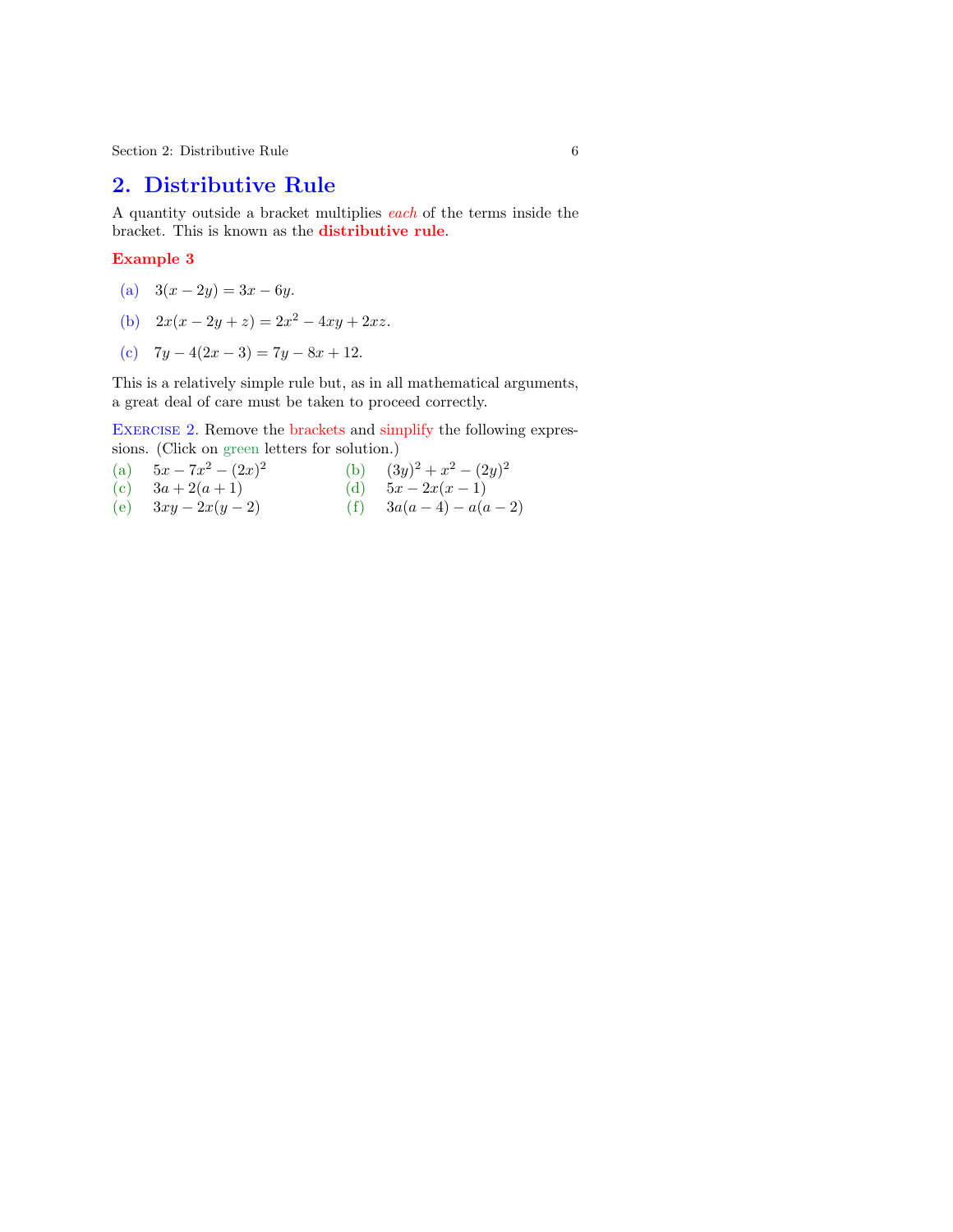Section 2: Distributive Rule 7

In the case of *two* brackets being multiplied together, to simplify the expression first choose  $\omega n_e$  bracket as a single entity and multiply this into the other bracket.

Example 4 For each of the following expressions, multiply out the brackets and simplify as far as possible.

(a) 
$$
(x+5)(x+2)
$$
, (b)  $(3x-2)(2y+3)$ .

#### Solution

(a) 
$$
(x+5)(x+2) = (x+5)x + (x+5)2
$$
  
\t $= x(x+5) + 2(x+5)$   
\t $= x^2 + 5x + 2x + 10$   
\t $= x^2 + 7x + 10$ .

(b) 
$$
(3x-2)(2y+3) = (3x-2)2y + (3x-2)3
$$
  
=  $2y(3x-2) + 3(3x-2)$   
=  $6xy - 4y + 9x - 6$ .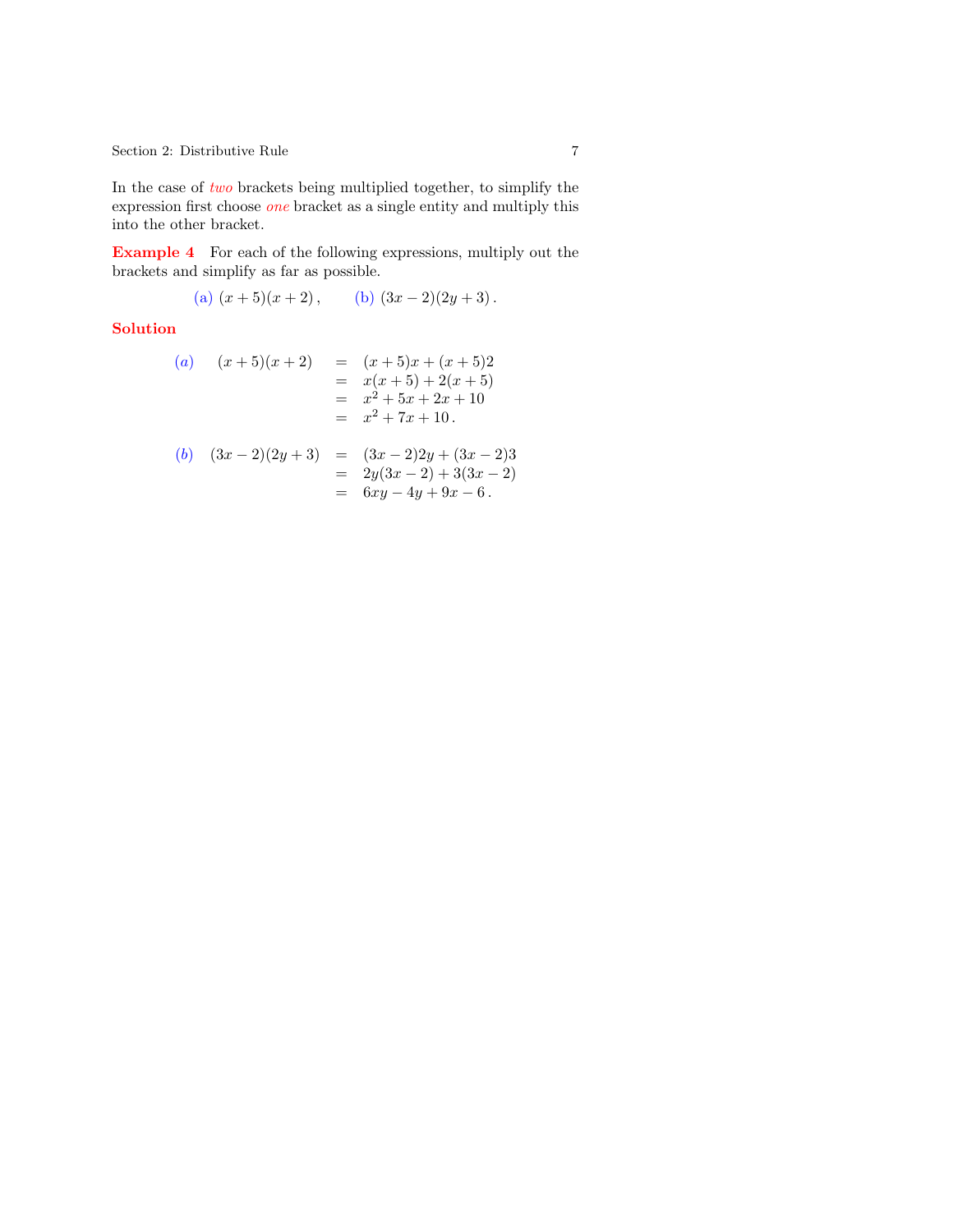$8$  Section 2: Distributive Rule  $8$ 

Try this short quiz.

Quiz To which of the following does the expression

$$
(2x-1)(x+4)
$$

simplify?

(a) 
$$
2x^2 - 2x + 4
$$
  
\n(b)  $2x^2 - 7x + 4$   
\n(c)  $2x^2 + 7x - 4$   
\n(d)  $2x^2 + 2x - 4$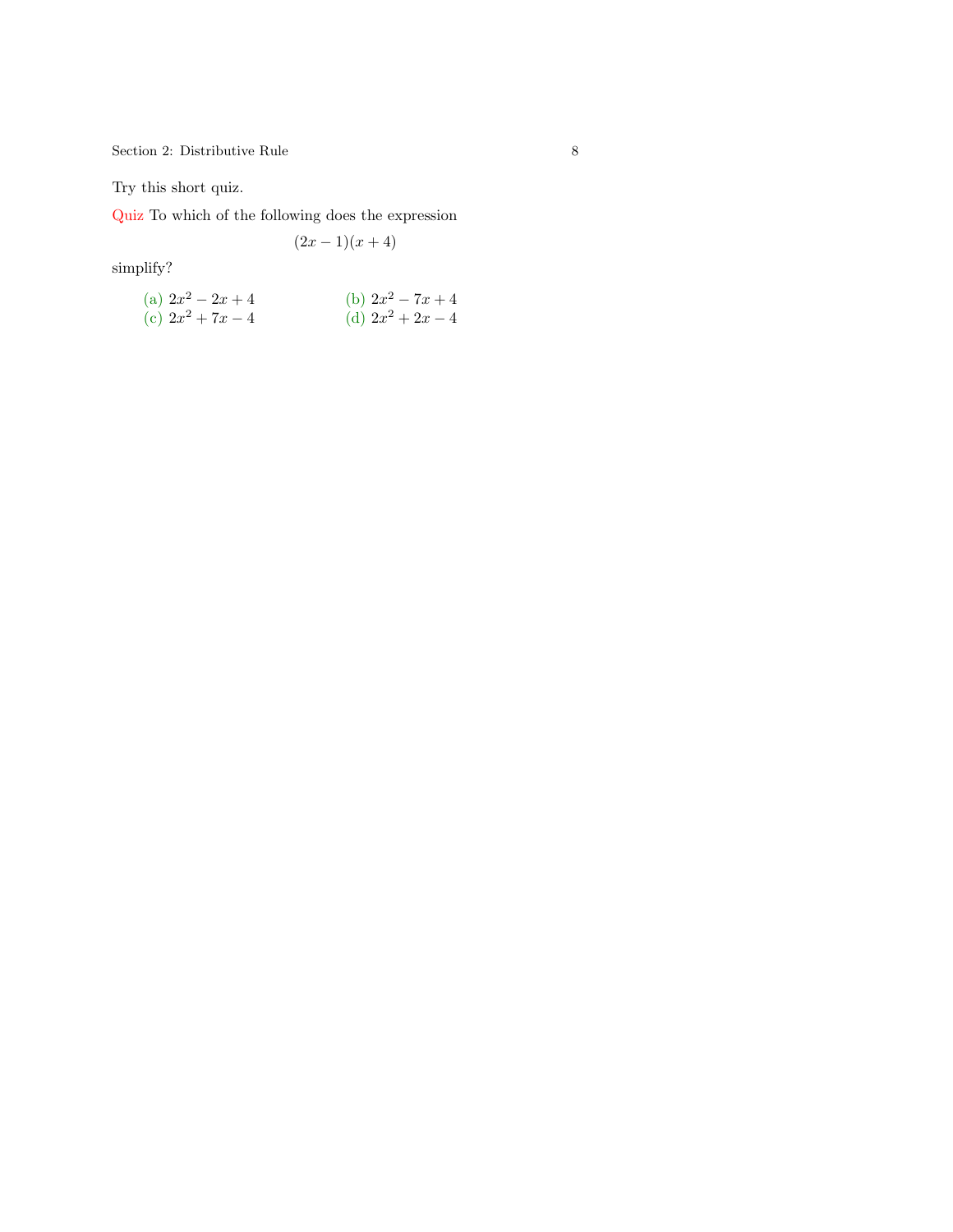Section 3: FOIL 9

## 3. FOIL

When it comes to expanding a bracket like  $(a + c)(x + y)$  there is a simple way to remember all of the terms. This is the word FOIL, and stands for

take products of the

First Outside Inside Last

This is illustrated in the following.

Example 5

$$
(a+c)(x+y) = ax + ay + cx + cy.
$$

These terms are the products of the pairs highlighted below.

$$
(a + c)(x + y), (a + c)(x + y), (a + c)(x + y), (a + c)(x + y).
$$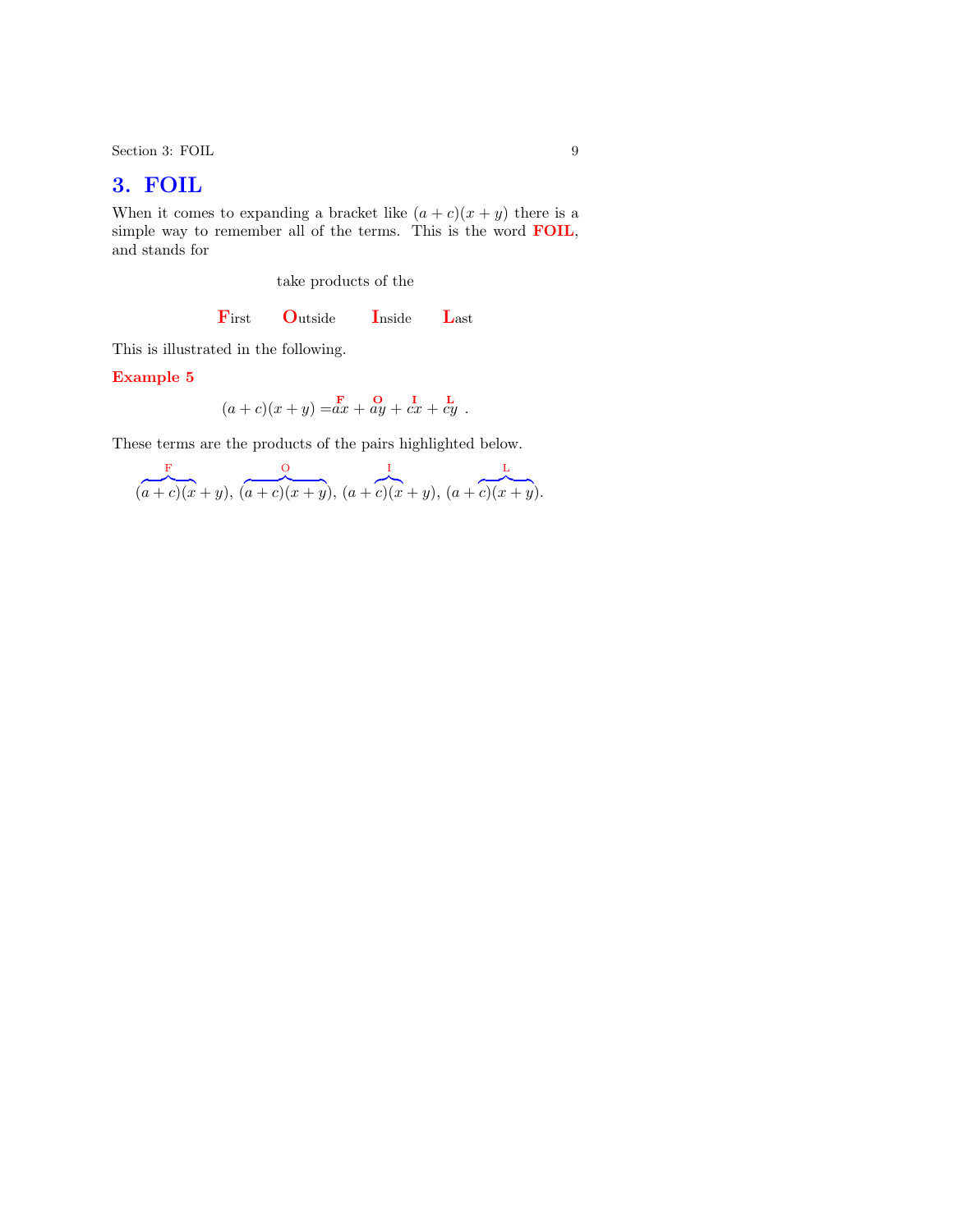<span id="page-9-0"></span> $\begin{minipage}{.4\linewidth} \textbf{Section 3: FOIL} \end{minipage}$ 

There are two other brackets that are worth remembering. These are

 $(x+y)^2$ , which [is a](#page-22-0) *complete square*, and

 $(x + y)(x - y)$ , [whic](#page-24-0)h is a *difference of two squares*.

These are included in the following exercises.

EXERCISE 3. Remove the brackets from each of the following expressions using FOIL.

(a)  $(x+y)^2$  (b)  $(x+y)(x-y)$ (c)  $(x+4)(x+5)$  (d)  $(y+1)(y+3)$ (e)  $(2y+1)(y-3)$  (f)  $2(x-3)^2-3(x+1)^2$ 

Quiz To which of the following expressions does  $9 - (x-3)^2$  simplify? (a)  $-x^2$  (b)  $6x - x^2$  (c)  $18 - x^2$  (d)  $6x + x^2$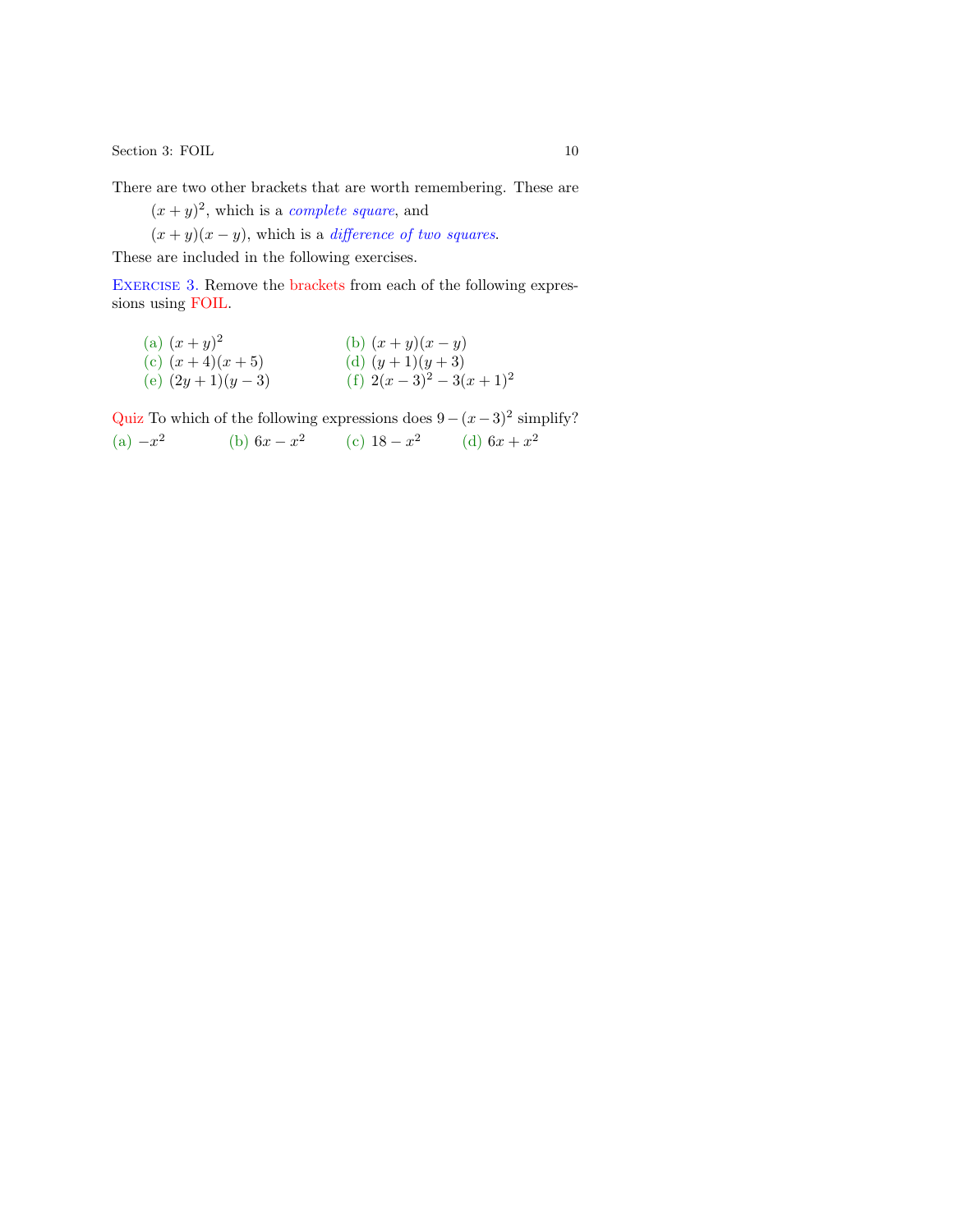Section 4: Quiz on Brackets 11

# 4. Quiz on Brackets

Begin Quiz In each of the following, remove the brackets, simplify the expression and choose the solution from the options given.

1. 
$$
(a + 2m)(a - m)
$$
  
\n(a)  $a^2 - am - 2m^2$   
\n(b)  $a^2 + am - 2m^2$   
\n(c)  $a^2 + 2m^2 - am$   
\n(d)  $a^2 + 2am + 2m^2$   
\n2.  $(3b - a)(2a + 3b)$   
\n(a)  $6b^2 + a^2 - 3ab$   
\n(b)  $9b^2 + 3ab - 2a^2$   
\n(c)  $9b^2 + 9ab - 3b^2$   
\n(d)  $6b^2 + 3ab - a^2$   
\n3.  $(2x + 1)^2 - (x + 3)^2$   
\n(b)  $x^2 - 2x - 8$   
\n(c)  $3x^2 - 8$   
\n(d)  $3x^2 - 2x - 8$   
\n4.  $3(x + 2)^2 - (x - 2)^2$   
\n(a)  $2x^2 + 16x + 8$   
\n(b)  $2x^2 + 16$   
\n(c)  $4x^2 + 8x + 16$   
\n(d)  $4x^2 - 16$   
\nEnd Quiz **Score:** Correct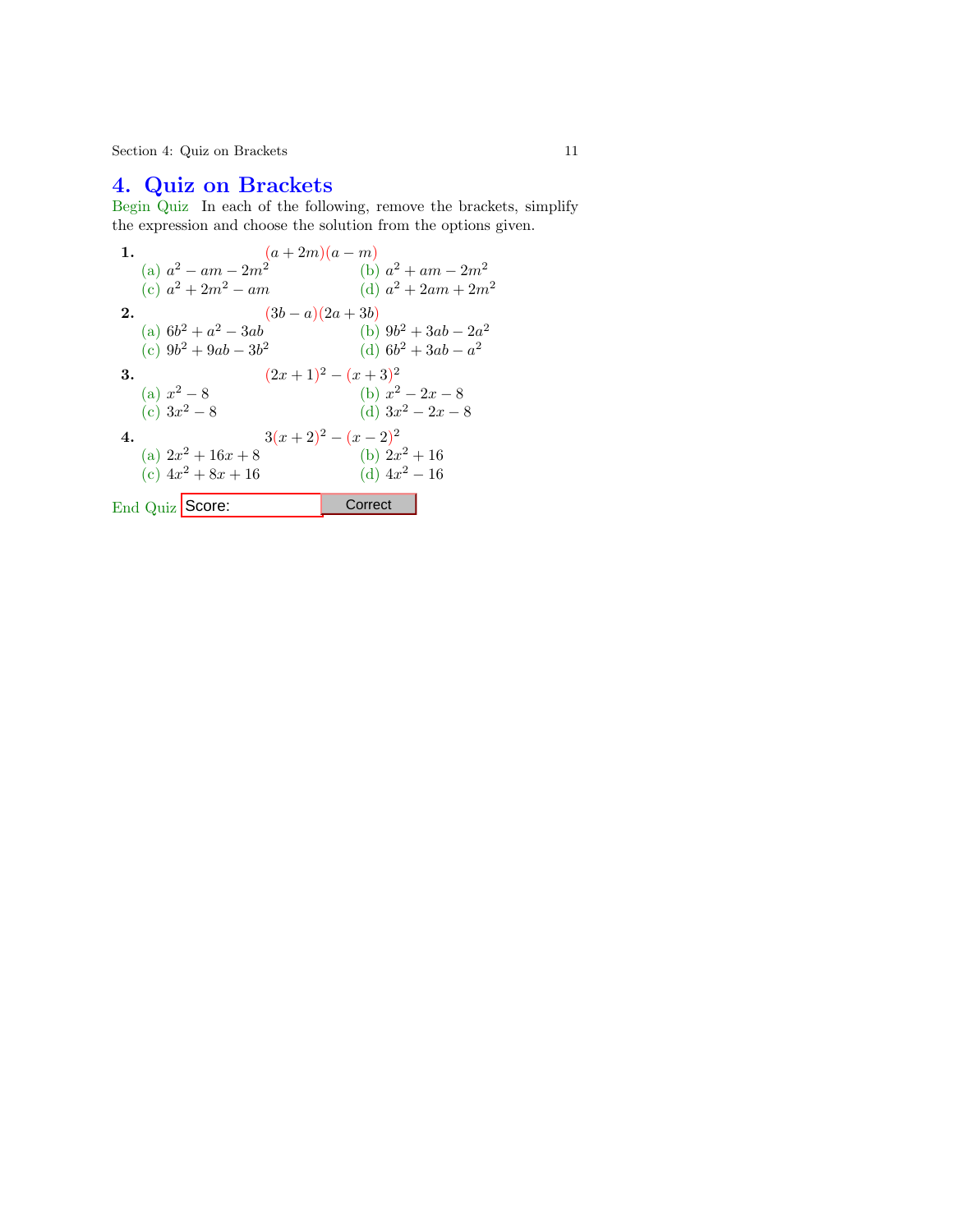## Solutions to Exercises

Exercise 1(a)

$$
x - (y - z) + x + (y - z) - (z + x)
$$
  
=  $x - y + z + x + y - z - z - x$   
=  $x + x - x - y + y + z - z - z$   
=  $x - z$ .

Click on green square to return

 $\Box$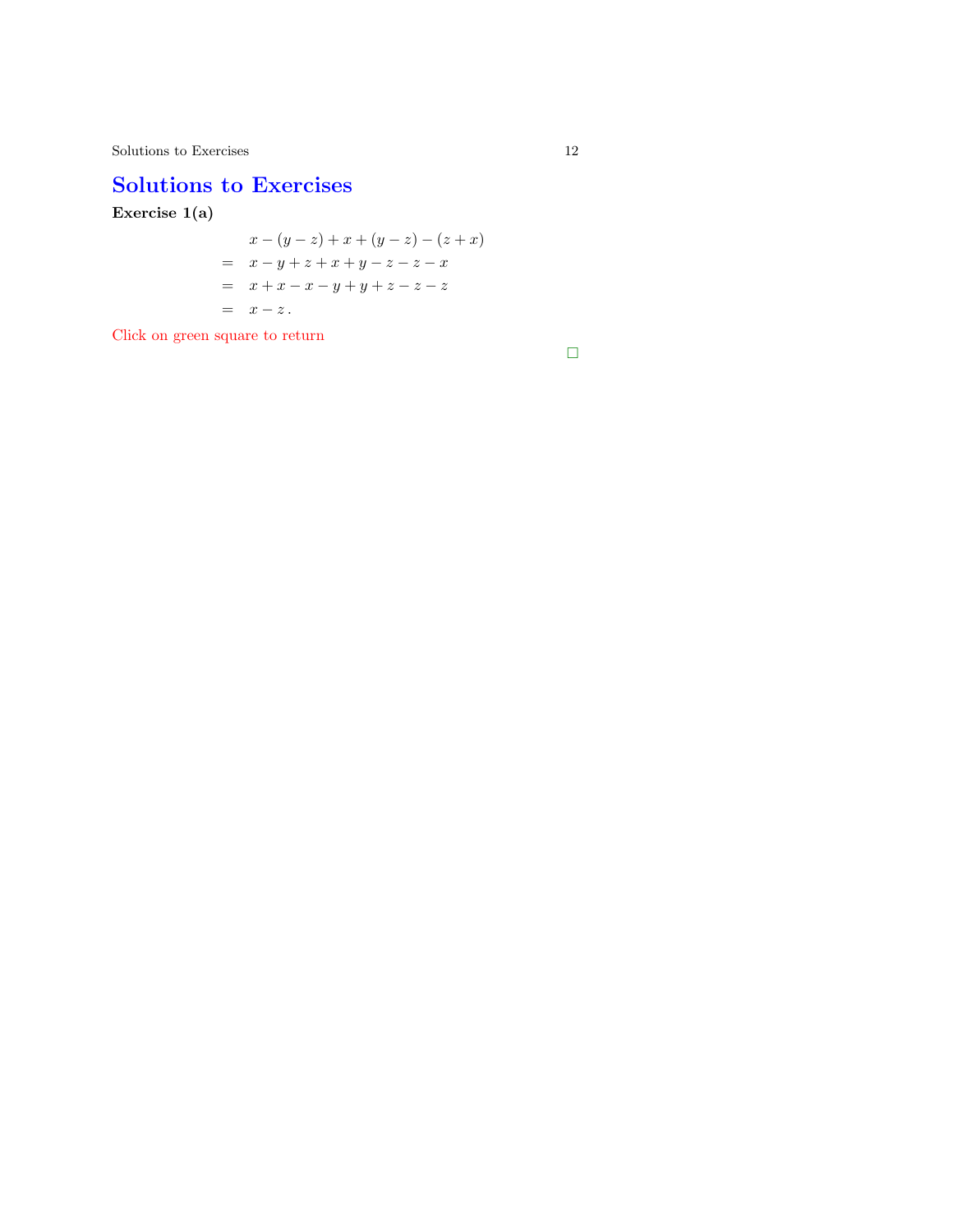$\begin{tabular}{c} Solutions to Exercises \\ \end{tabular} \begin{tabular}{c} \textbf{13} \\ \textbf{24} \\ \textbf{35} \\ \textbf{46} \\ \textbf{57} \\ \textbf{68} \\ \textbf{78} \\ \textbf{89} \\ \textbf{100} \\ \textbf{113} \\ \textbf{120} \\ \textbf{131} \\ \textbf{141} \\ \textbf{151} \\ \textbf{161} \\ \textbf{182} \\ \textbf{193} \\ \textbf{199} \\ \textbf{190} \\ \textbf{100} \\ \textbf{101} \\ \textbf{113} \\ \textbf{$ 

Exercise 1(b)

$$
2x - (5y + (3z - x)) - (5x - (y + z))
$$
  
= 2x - (5y + 3z - x) - (5x - y - z)  
= 2x - 5y - 3z + x - 5x + y + z  
= 2x + x - 5x - 5y + y - 3z + z  
= -2x - 4y - 2z.

Click on green square to return

 $\Box$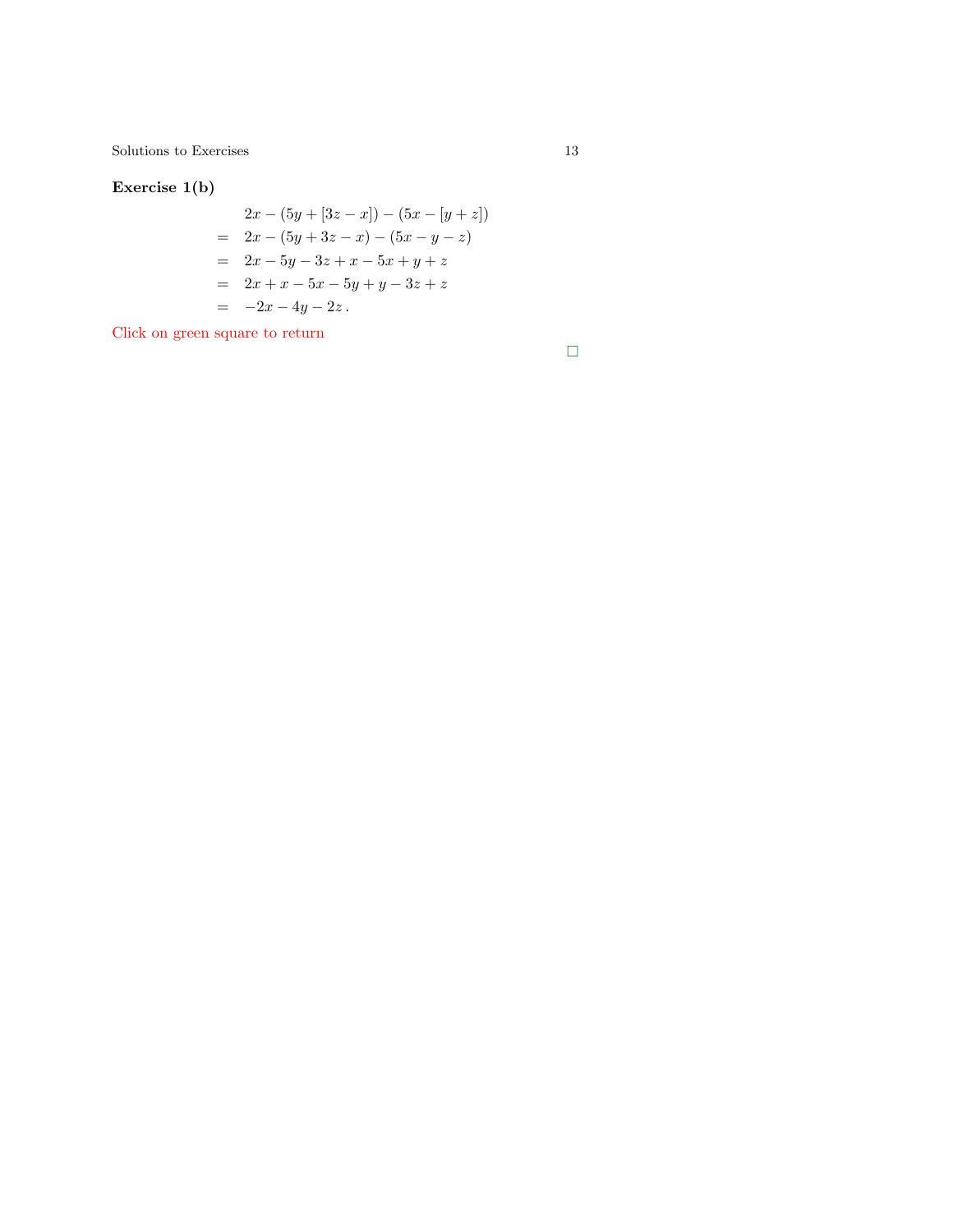### Exercise 1(c)

$$
\frac{3}{a} + b + \frac{7}{a} - 2b = \frac{3}{a} + \frac{7}{a} + b - 2b
$$

$$
= \frac{3+7}{a} - b
$$

$$
= \frac{10}{a} - b.
$$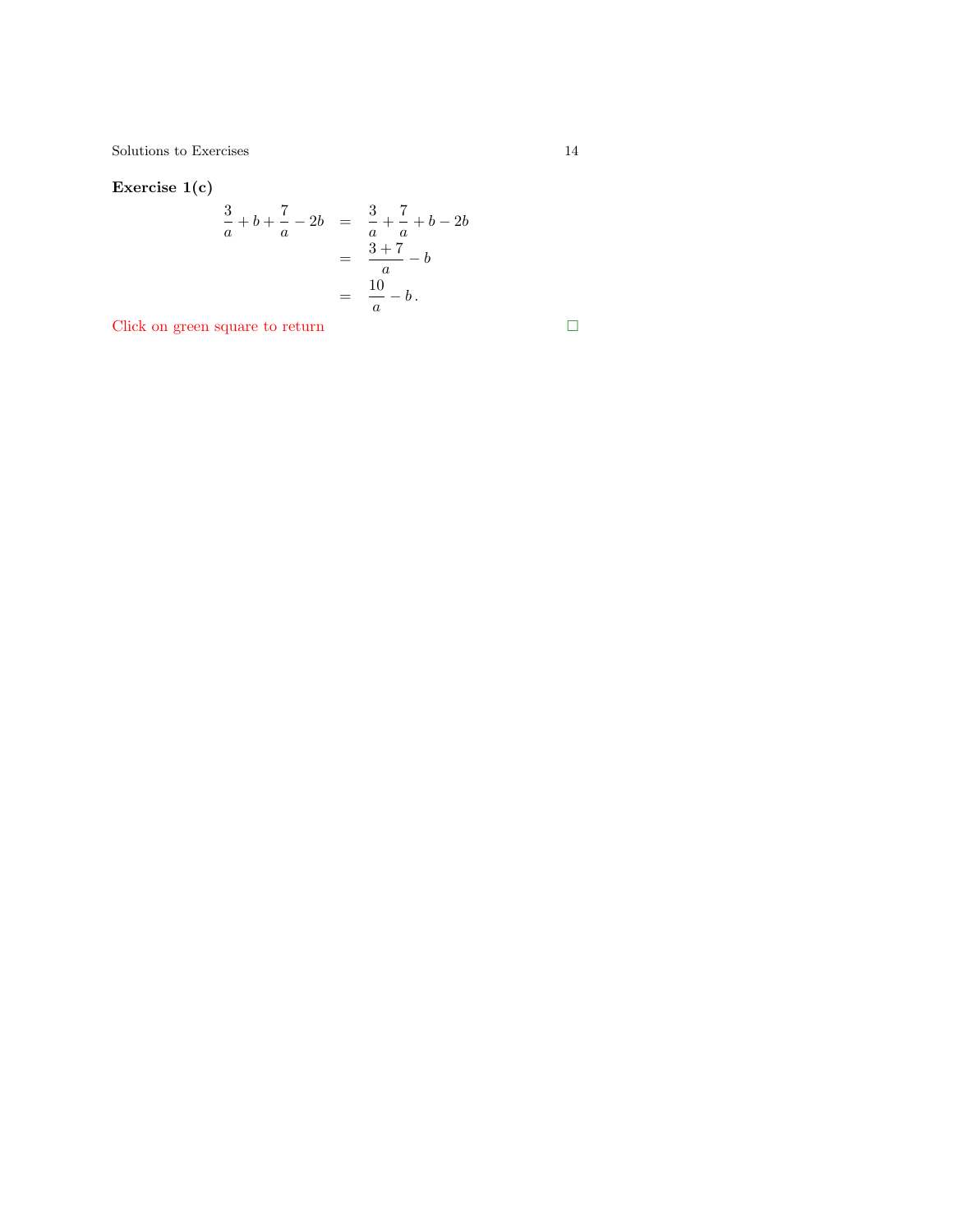$\begin{tabular}{c} Solutions to Exercises \\ \end{tabular} \begin{tabular}{c} \textbf{5} & \textbf{15} \\ \textbf{15} & \textbf{16} \\ \textbf{26} & \textbf{27} \\ \textbf{37} & \textbf{38} \\ \textbf{48} & \textbf{18} \\ \textbf{59} & \textbf{18} \\ \textbf{60} & \textbf{18} \\ \textbf{70} & \textbf{18} \\ \textbf{81} & \textbf{18} \\ \textbf{19} & \textbf{19} \\ \textbf{10} & \textbf{19} \\ \textbf{11} & \textbf{19} \\ \textbf$ 

### Exercise 1(d)

$$
a - (b + [c - \{a - b\}]) = a - (b + [c - a + b])
$$
  
=  $a - (b + c - a + b)$   
=  $a - (2b + c - a)$   
=  $a - 2b - c + a$   
=  $2a - 2b - c$ .

$$
\mathbf{L}^{\mathbf{r}}
$$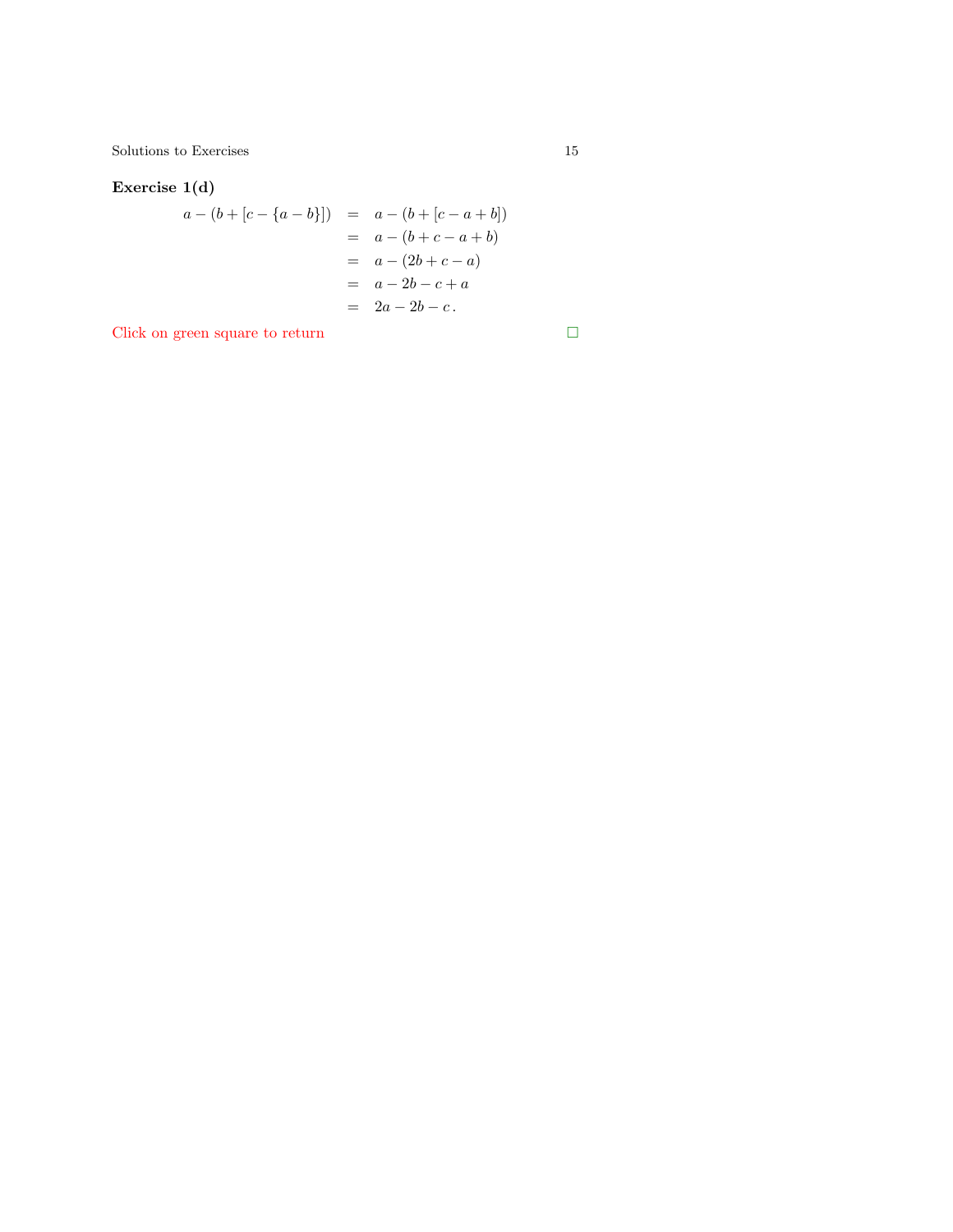$\begin{tabular}{c} Solutions to Exercises \\ \end{tabular} \begin{tabular}{c} \textbf{16} \\ \textbf{27} \\ \textbf{38} \\ \textbf{49} \\ \textbf{50} \\ \textbf{61} \\ \textbf{71} \\ \textbf{82} \\ \textbf{83} \\ \textbf{94} \\ \textbf{101} \\ \textbf{110} \\ \textbf{121} \\ \textbf{132} \\ \textbf{163} \\ \textbf{183} \\ \textbf{195} \\ \textbf{196} \\ \textbf{108} \\ \textbf{109} \\ \textbf{110} \\ \textbf{120} \\ \textbf{13$ 

## Exercise 2(a)

First note that  $(2x)^2 = (2x) \times (2x) = 4x^2$ .  $5x - 7x^2 - (2x)^2 = 5x - 7x^2 - 4x^2$  $= 5x - 11x^2$ 

Click on green square to return

 $\Box$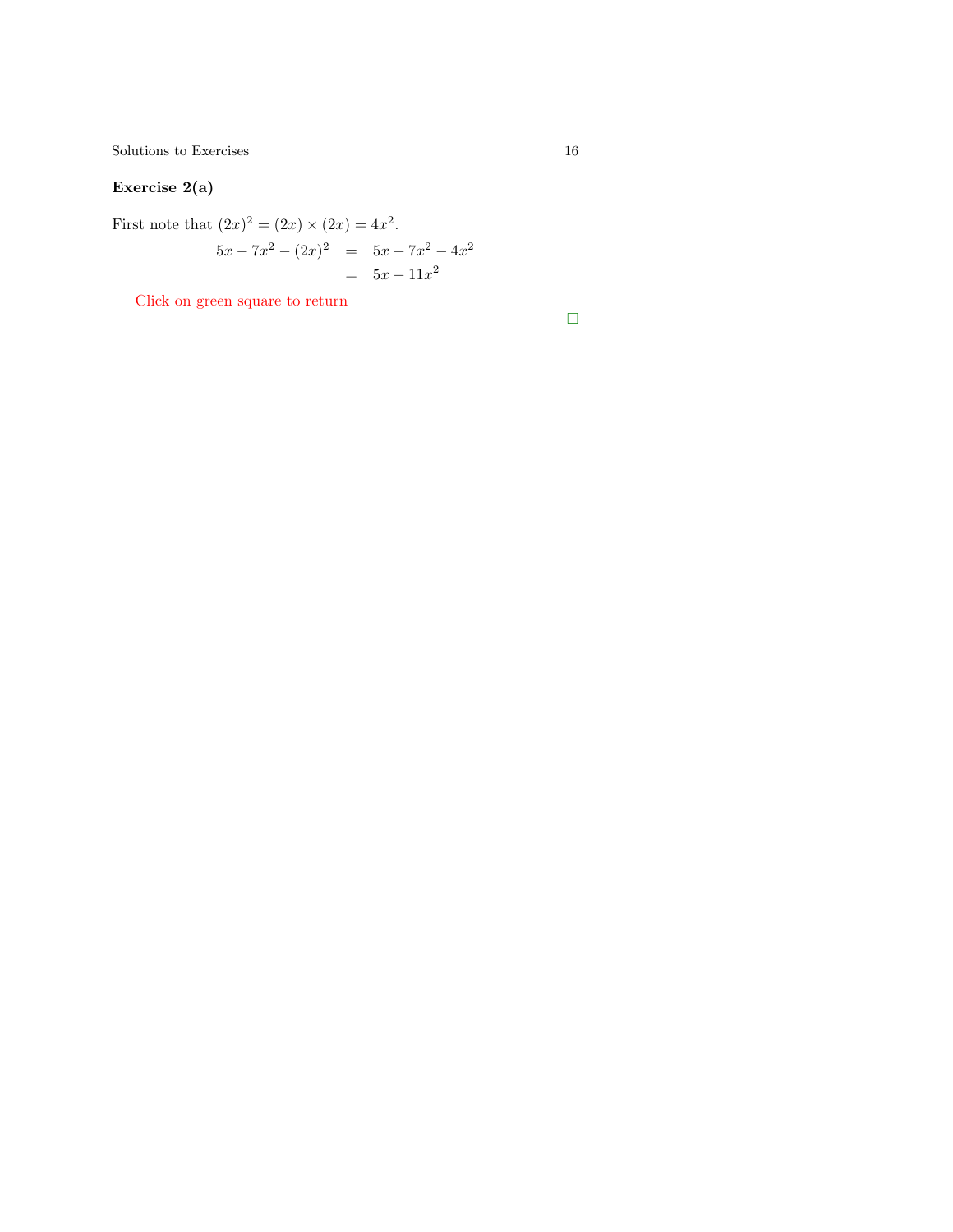<span id="page-16-0"></span> $\begin{tabular}{c} Solutions to Exercises \\ \end{tabular} \begin{tabular}{c} \textbf{17} \\ \textbf{21} \\ \textbf{32} \\ \textbf{43} \\ \textbf{54} \\ \textbf{65} \\ \textbf{76} \\ \textbf{87} \\ \textbf{98} \\ \textbf{108} \\ \textbf{117} \\ \textbf{129} \\ \textbf{130} \\ \textbf{140} \\ \textbf{150} \\ \textbf{160} \\ \textbf{17} \\ \textbf{180} \\ \textbf{190} \\ \textbf{190} \\ \textbf{190} \\ \textbf{100} \\ \textbf{10$ 

## Exercise 2(b)

$$
(3y)2 + x2 - (2y)2 = 9y2 + x2 - 4y2
$$
  
= 9y<sup>2</sup> - 4y<sup>2</sup> + x<sup>2</sup>  
= 5y<sup>2</sup> + x<sup>2</sup>

Click on green square to return

 $\Box$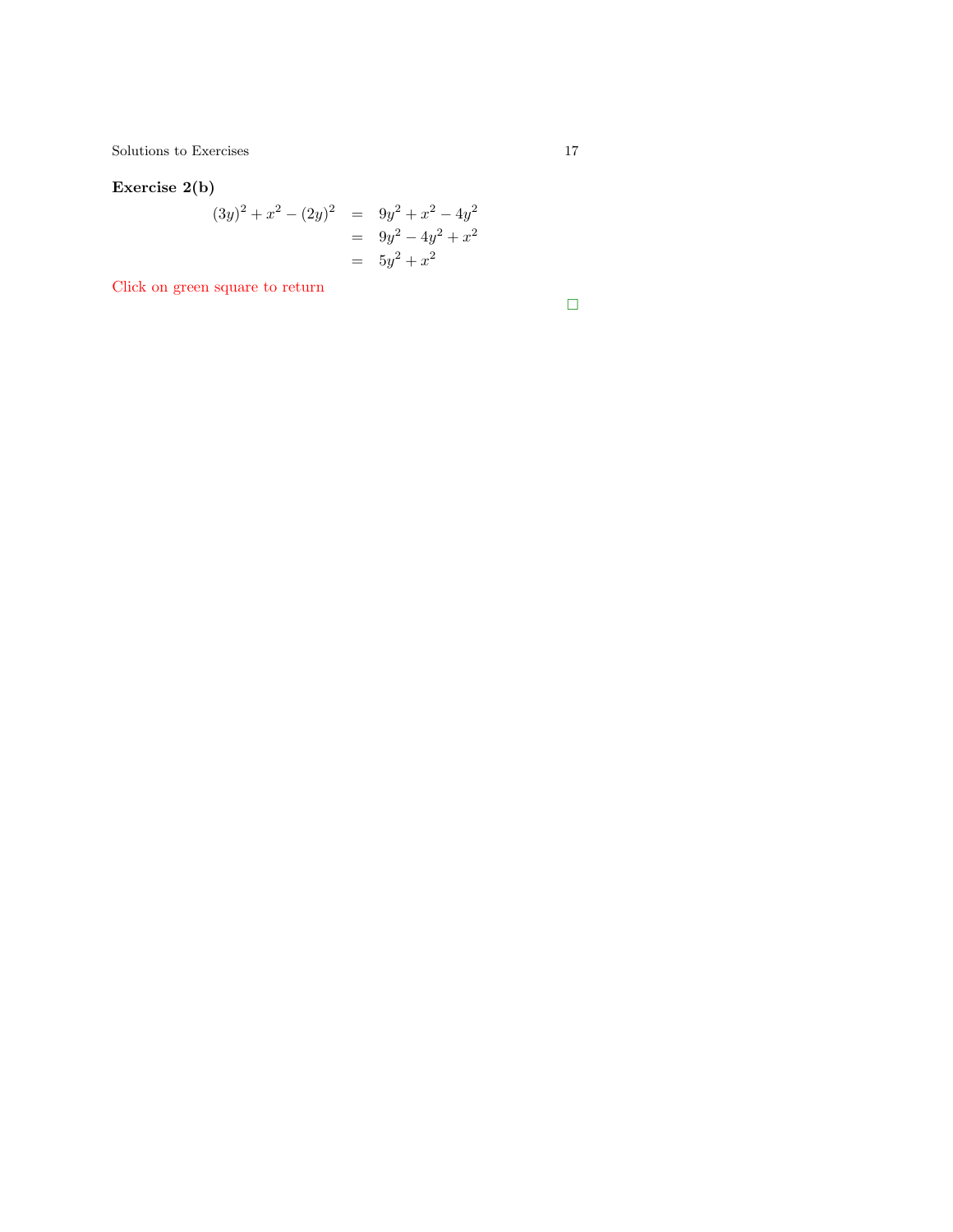## Exercise 2(c)

$$
3a + 2(a + 1) = 3a + 2a + 2
$$
  
= 5a + 2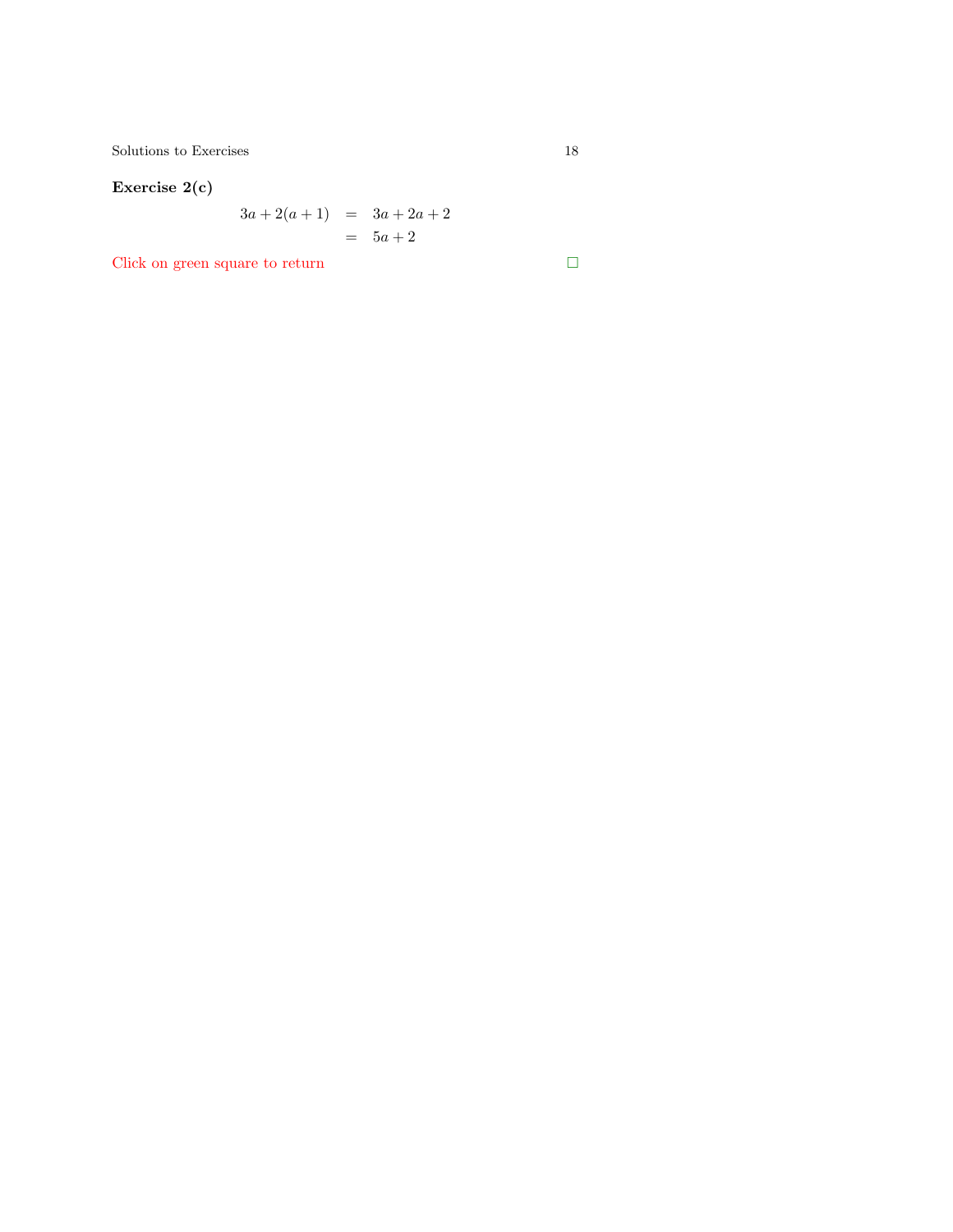<span id="page-18-0"></span> $\begin{tabular}{c} Solutions to Exercises \\ \end{tabular} \begin{tabular}{c} \textbf{5} & \textbf{19} \\ \textbf{19} & \textbf{21} \\ \end{tabular}$ 

### Exercise 2(d)

$$
5x - 2x(x - 1) = 5x - 2x2 + 2x
$$
  
= 7x - 2x<sup>2</sup>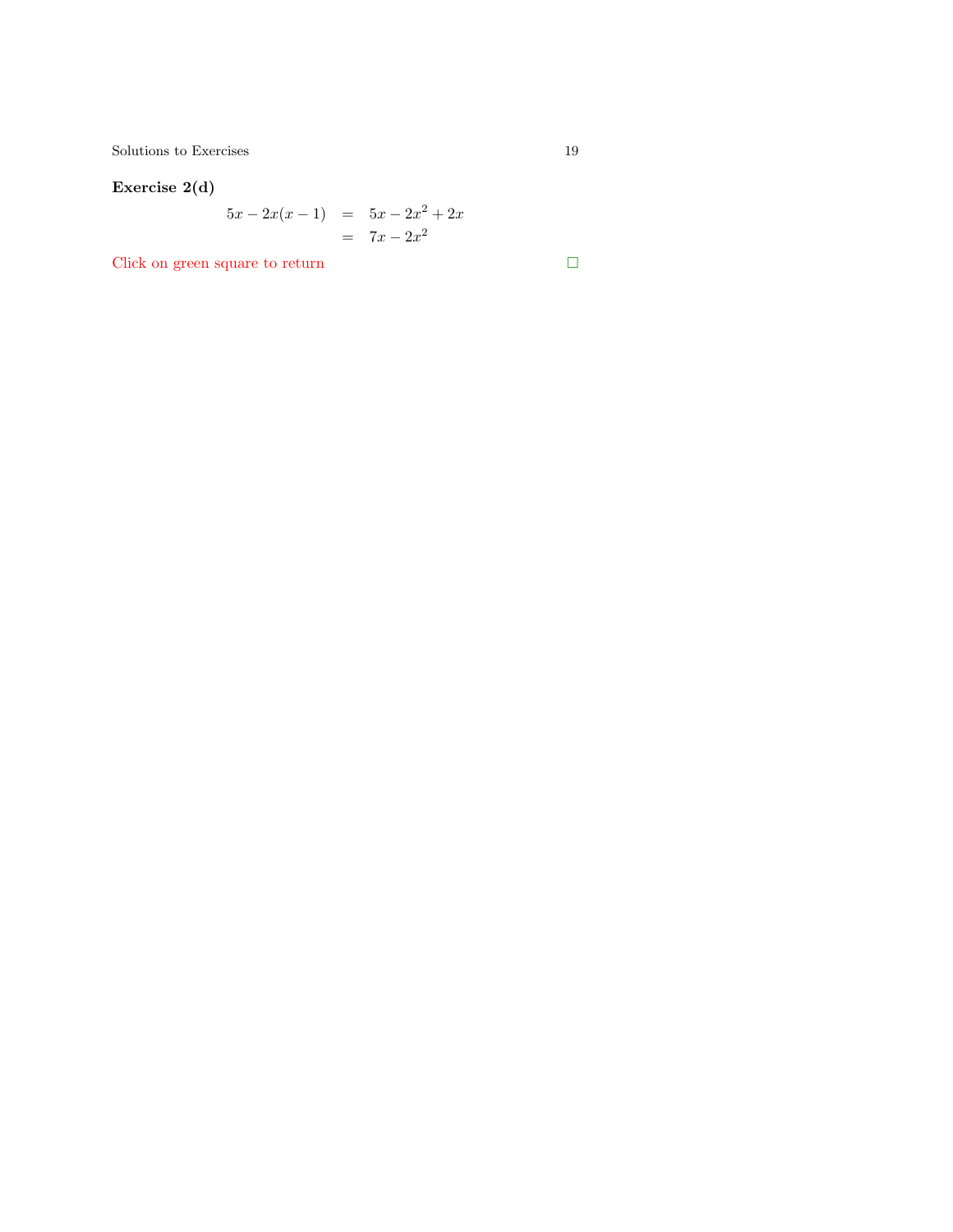$\begin{tabular}{c} Solutions to Exercises \\ \end{tabular} \begin{tabular}{c} \multicolumn{2}{c}{\textbf{\textcolor{blue}{\bf\textcolor{blue}{\bf\textcolor{blue}{\bf\textcolor{blue}{\bf\textcolor{blue}{\bf\textcolor{blue}{\bf\textcolor{blue}{\bf\textcolor{blue}{\bf\textcolor{blue}{\bf\textcolor{blue}{\bf\textcolor{blue}{\bf\textcolor{blue}{\bf\textcolor{blue}{\bf\textcolor{blue}{\bf\textcolor{blue}{\bf\textcolor{blue}{\bf\textcolor{blue}{\bf\textcolor{blue}{\bf\textcolor{blue}{\bf\textcolor{blue}{\bf\textcolor{blue}{\bf\textcolor{blue}{\bf\textcolor{blue}{$ 

## Exercise 2(e)

$$
3xy - 2x(y - 2) = 3xy - 2xy + 4x
$$

$$
= xy + 4x
$$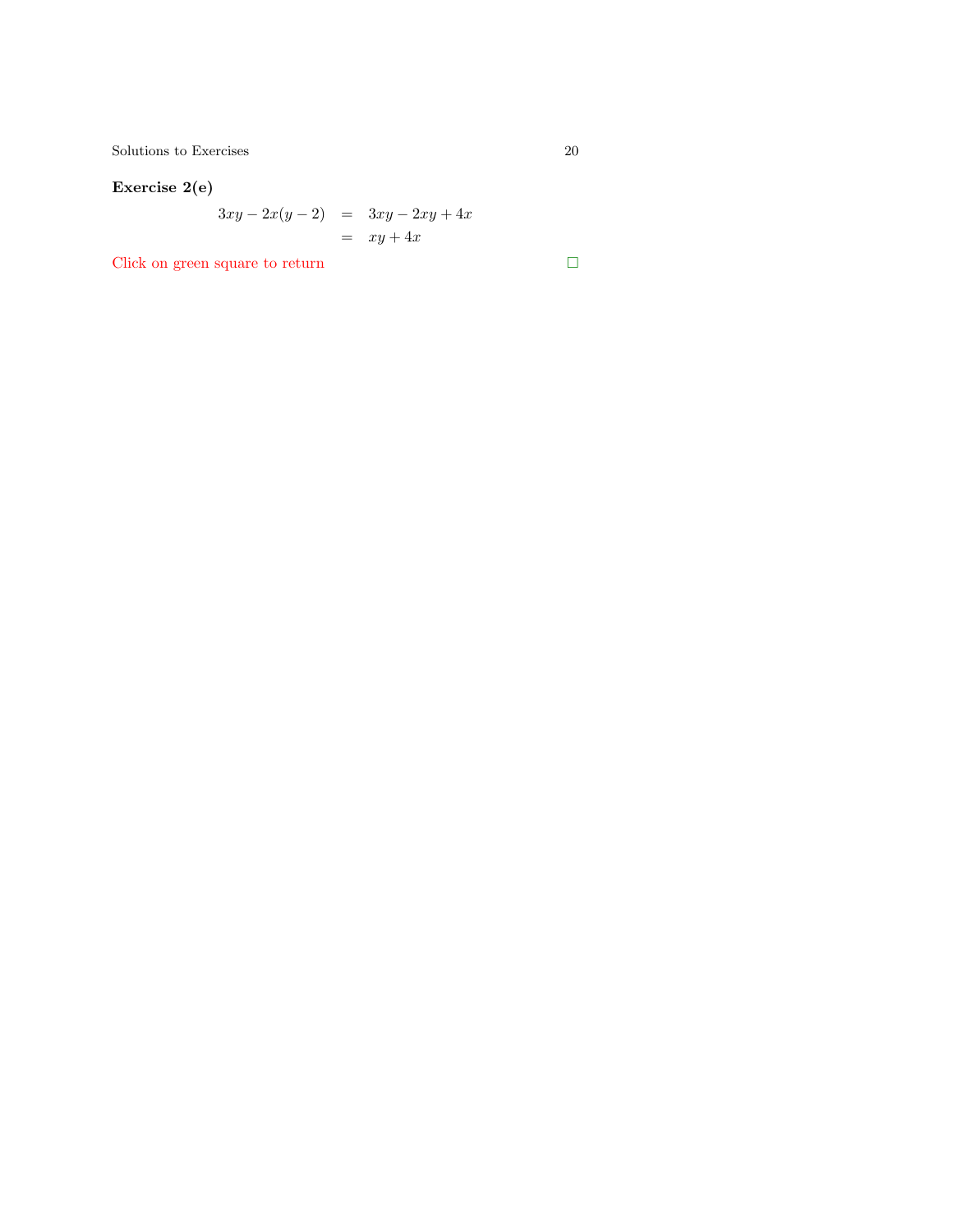## <span id="page-20-0"></span>Exercise 2(f)

$$
3a(a-4) - a(a-2) = 3a2 - 12a - a2 + 2a
$$
  
= 3a<sup>2</sup> - a<sup>2</sup> + 2a - 12a  
= 2a<sup>2</sup> - 10a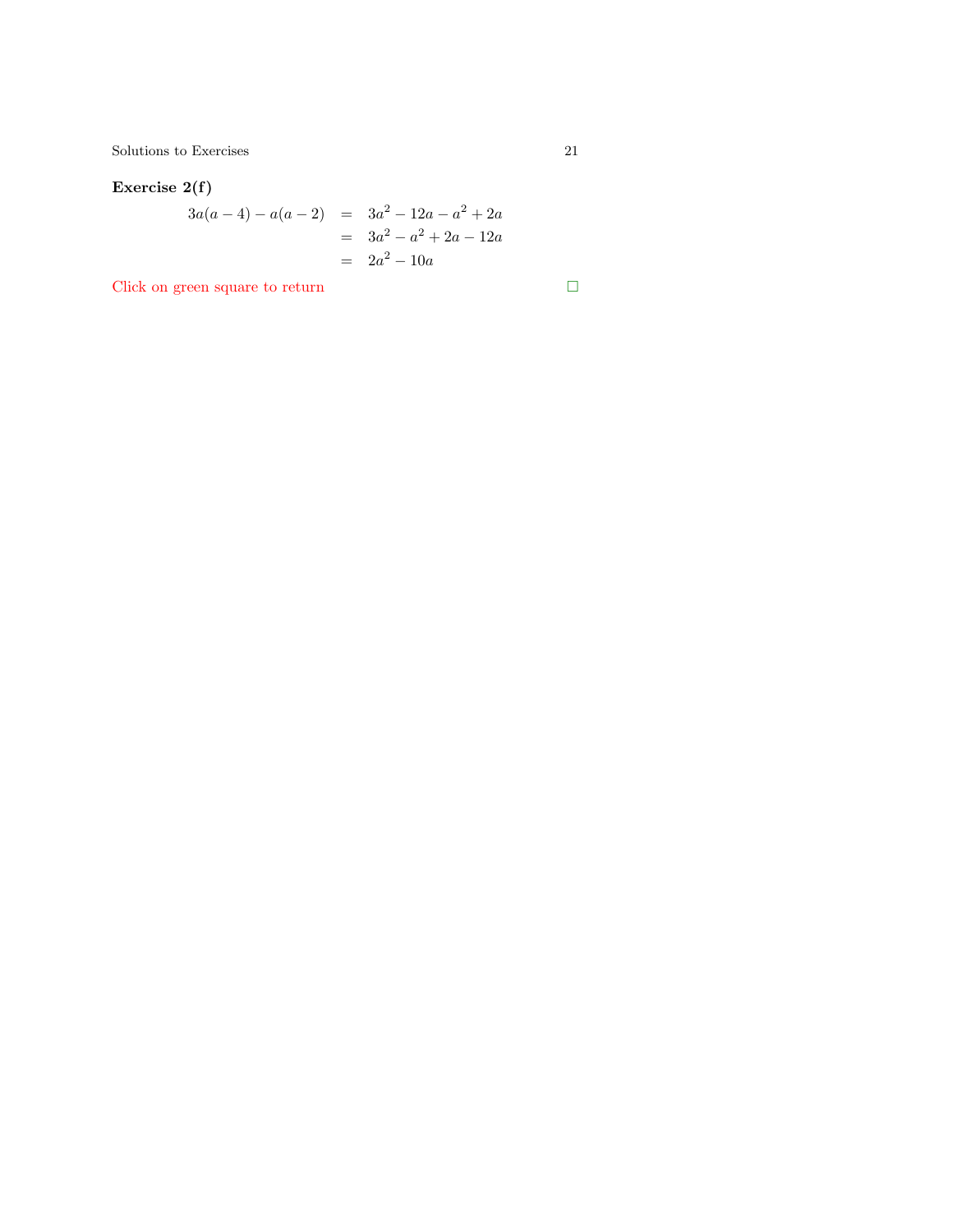Exercise 3(a)

$$
(x+y)^2 = (x+y)(x+y)
$$
  
=  $x^2 + xy + yx + y^2$  using FOIL  
=  $x^2 + 2xy + y^2$ 

This is an **IMPORTANT** result and should be committed to memory. Here  $x$  [is](#page-9-0) the  $first$  member of the the bracket and  $y$  is the *second*. The rule for the *square* of  $(x + y)$ , i.e.  $(x + y)^2$  is

 $\boldsymbol{x}^2$  $+ \qquad \quad \ 2xy \qquad \quad +$  $y^2$ (square the first)+ (twice the product)+ (square the last)

Click on green square to return

 $\Box$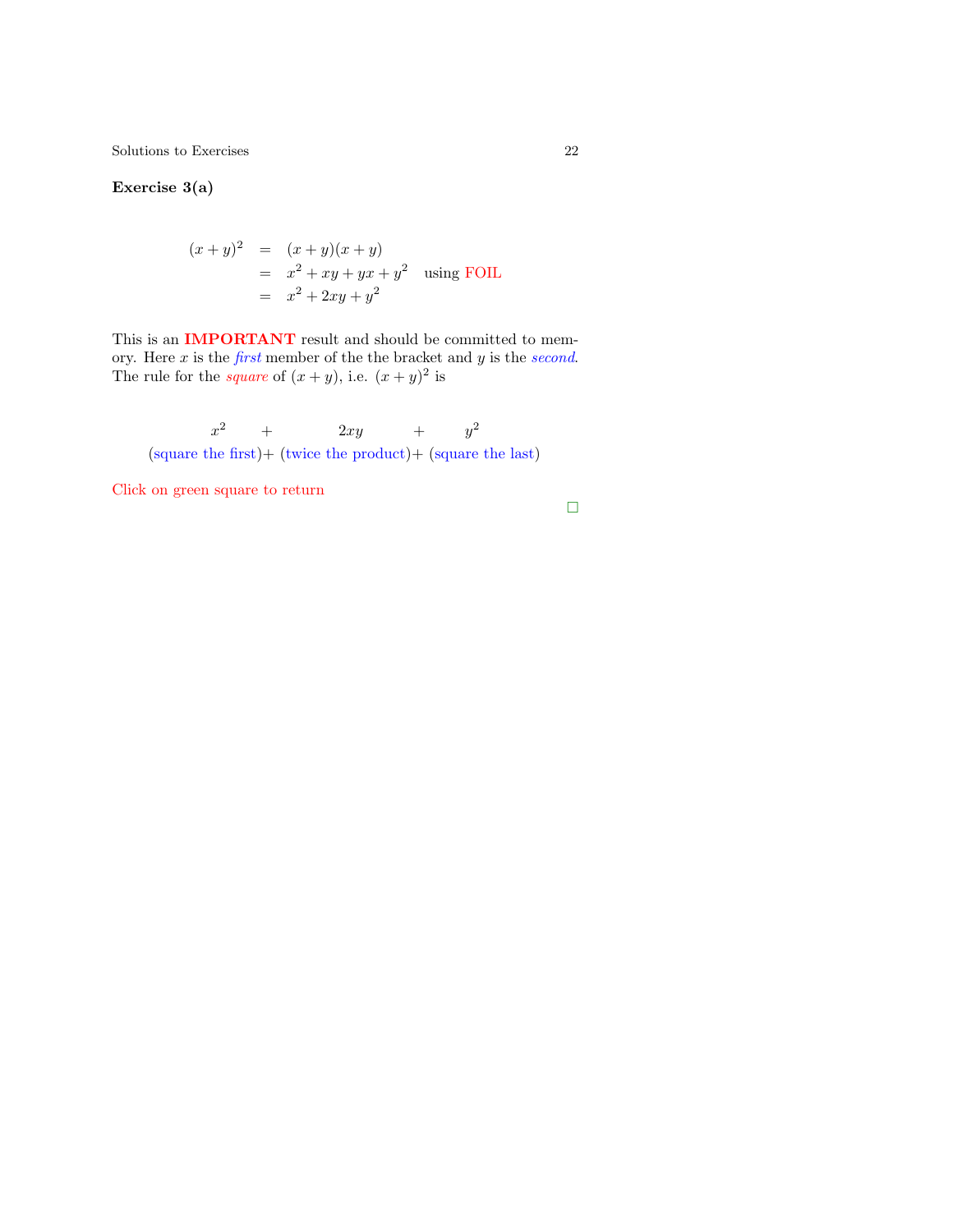### <span id="page-22-0"></span>Exercise 3(b)

Using FOIL again:

$$
(x + y)(x - y) = x2 - xy + yx - y2 = x2 - y2
$$

The form of the solution is the reason for the name difference of two squares. This is another important result and is worth committing to memory.

Click on green square to return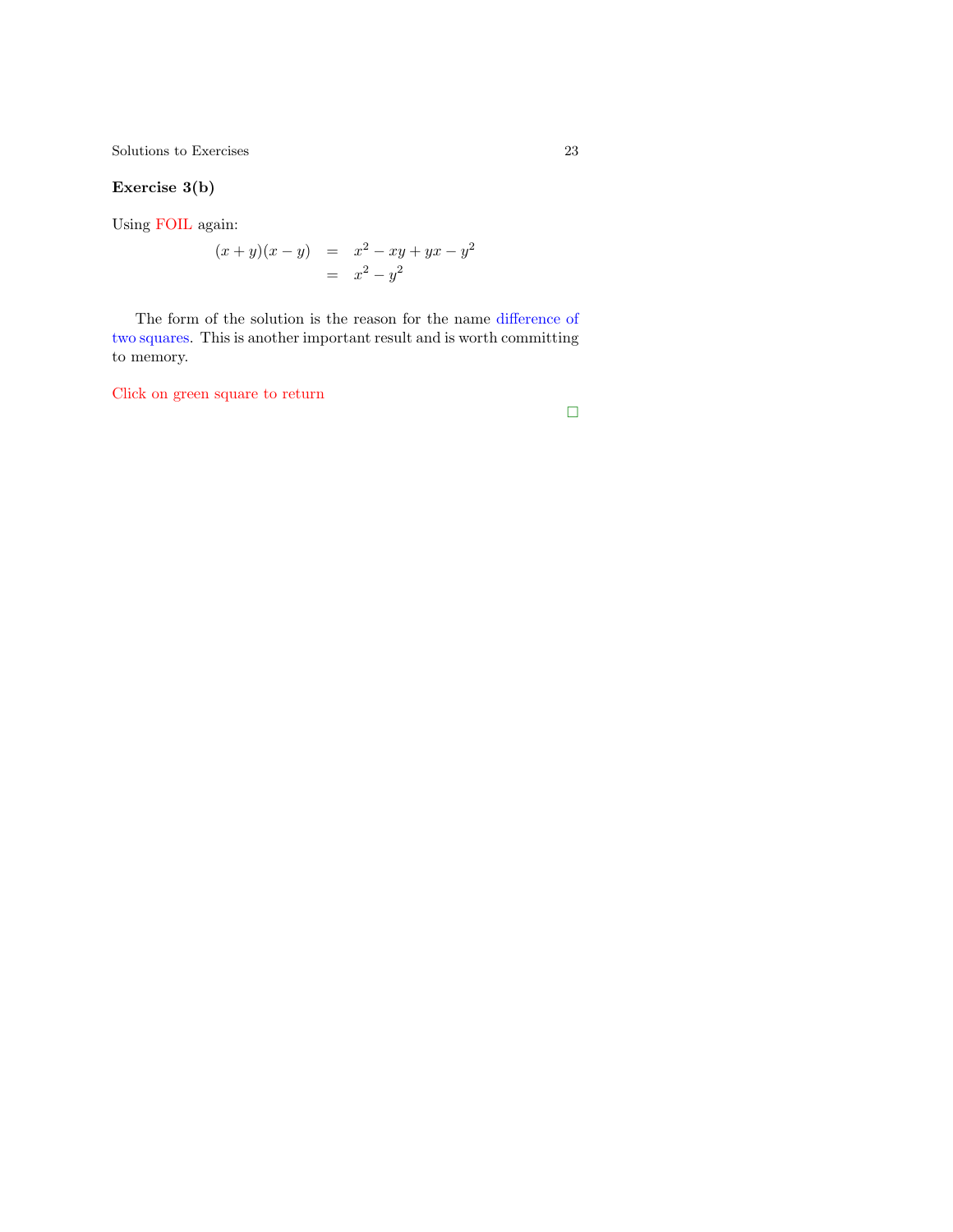## Exercise 3(c)

Using FOIL:

$$
(x+4)(x+5) = x2 + 5x + 4x + 20
$$
  
= x<sup>2</sup> + 9x + 20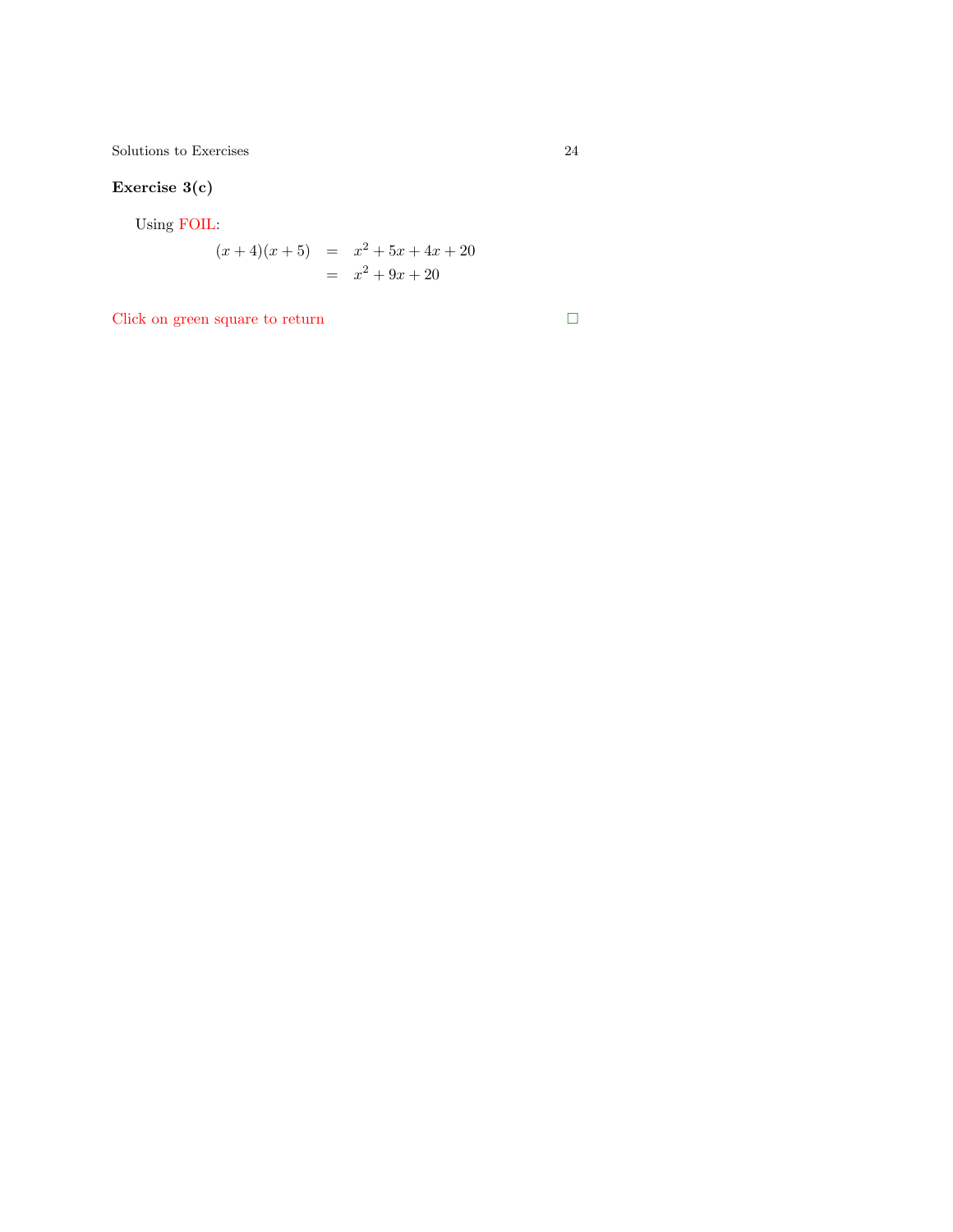<span id="page-24-0"></span> $\begin{tabular}{c} Solutions to Exercises \\ \end{tabular} \begin{tabular}{c} \multicolumn{2}{c}{\textbf{\textcolor{blue}{\bf{Self}}}} \\ \multicolumn{2}{c}{\textbf{\textcolor{blue}{\bf{Self}}}} \\ \multicolumn{2}{c}{\textbf{\textcolor{blue}{\bf{Self}}}} \\ \multicolumn{2}{c}{\textbf{\textcolor{blue}{\bf{Self}}}} \\ \multicolumn{2}{c}{\textbf{\textcolor{blue}{\bf{Self}}}} \\ \multicolumn{2}{c}{\textbf{\textcolor{blue}{\bf{Self}}}} \\ \multicolumn{2}{c}{\textbf{\textcolor{blue}{\bf{Self}}}} \\ \multicolumn{2}{c}{\textbf{\textcolor{blue}{\$ 

## Exercise 3(d)

Using FOIL:

$$
(y+1)(y+3) = y2 + 3y + y + 3
$$
  
= y<sup>2</sup> + 4y + 3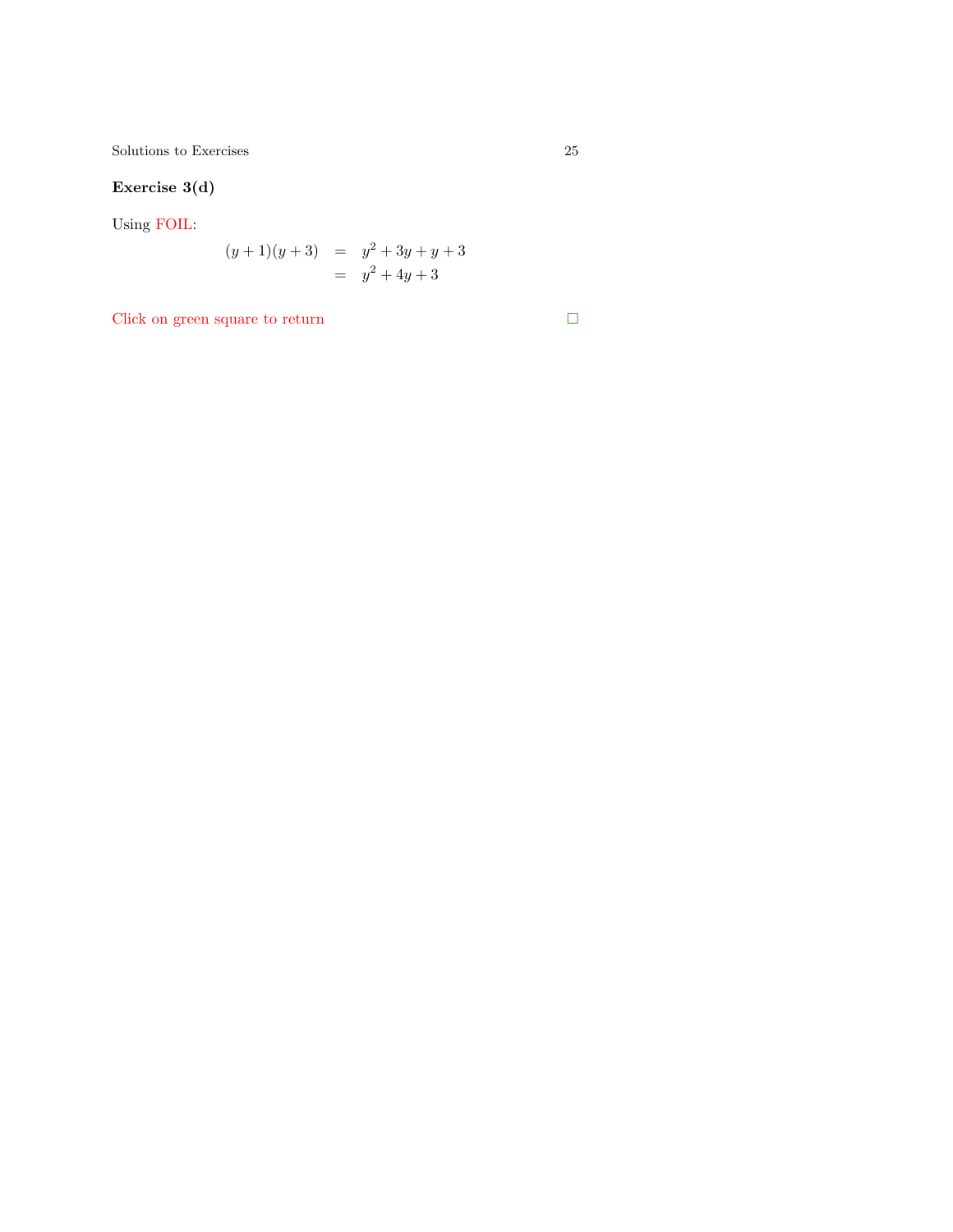## Exercise 3(e)

Using FOIL:

$$
(2y+1)(y-3) = 2y2 - 6y + y - 3= 2y2 - 5y - 3
$$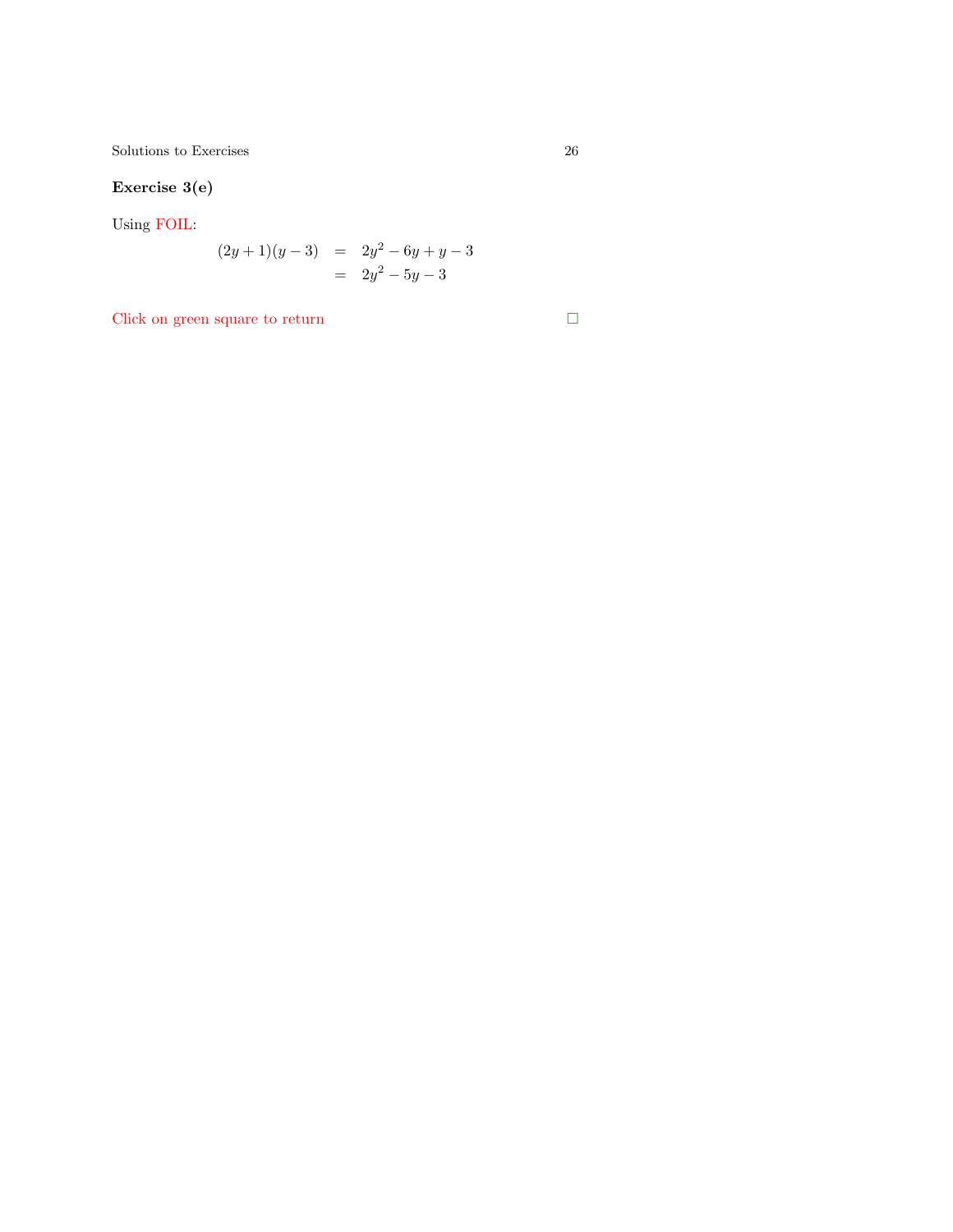### <span id="page-26-0"></span>Exercise 3(f)

This one is best done in parts. First we have

$$
(x-3)^2 = x^2 - 6x + 9
$$

and

$$
(x+1)^2 = x^2 + 2x + 1
$$

Thus

$$
2(x-3)^2 - 3(x+1)^2 = 2(x^2 - 6x + 9) - 3(x^2 + 2x + 1)
$$
  
= 2x<sup>2</sup> - 12x + 18 - 3x<sup>2</sup> - 6x - 3  
= 2x<sup>2</sup> - 3x<sup>2</sup> - 12x - 6x + 18 - 3  
= -x<sup>2</sup> - 18x + 15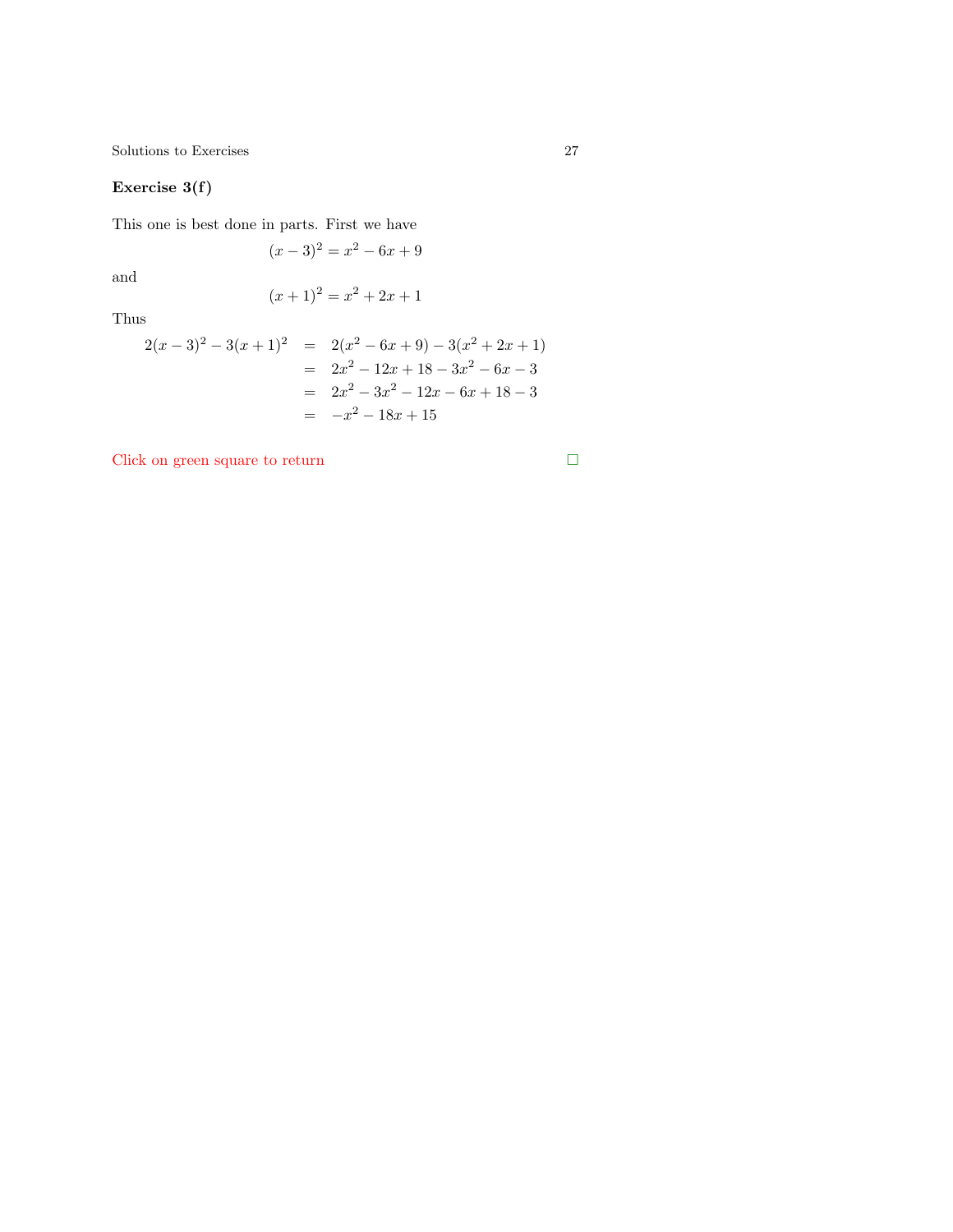Solutions to Quizzes 28

# Solutions to Quizzes

Solution to Quiz:

$$
(2x - 1)(x + 4) = (2x - 1)x + (2x - 1)4
$$
  
=  $(2x^2 - x) + (8x - 4)$   
=  $2x^2 - x + 8x - 4$   
=  $2x^2 + 7x - 4$ 

End Quiz